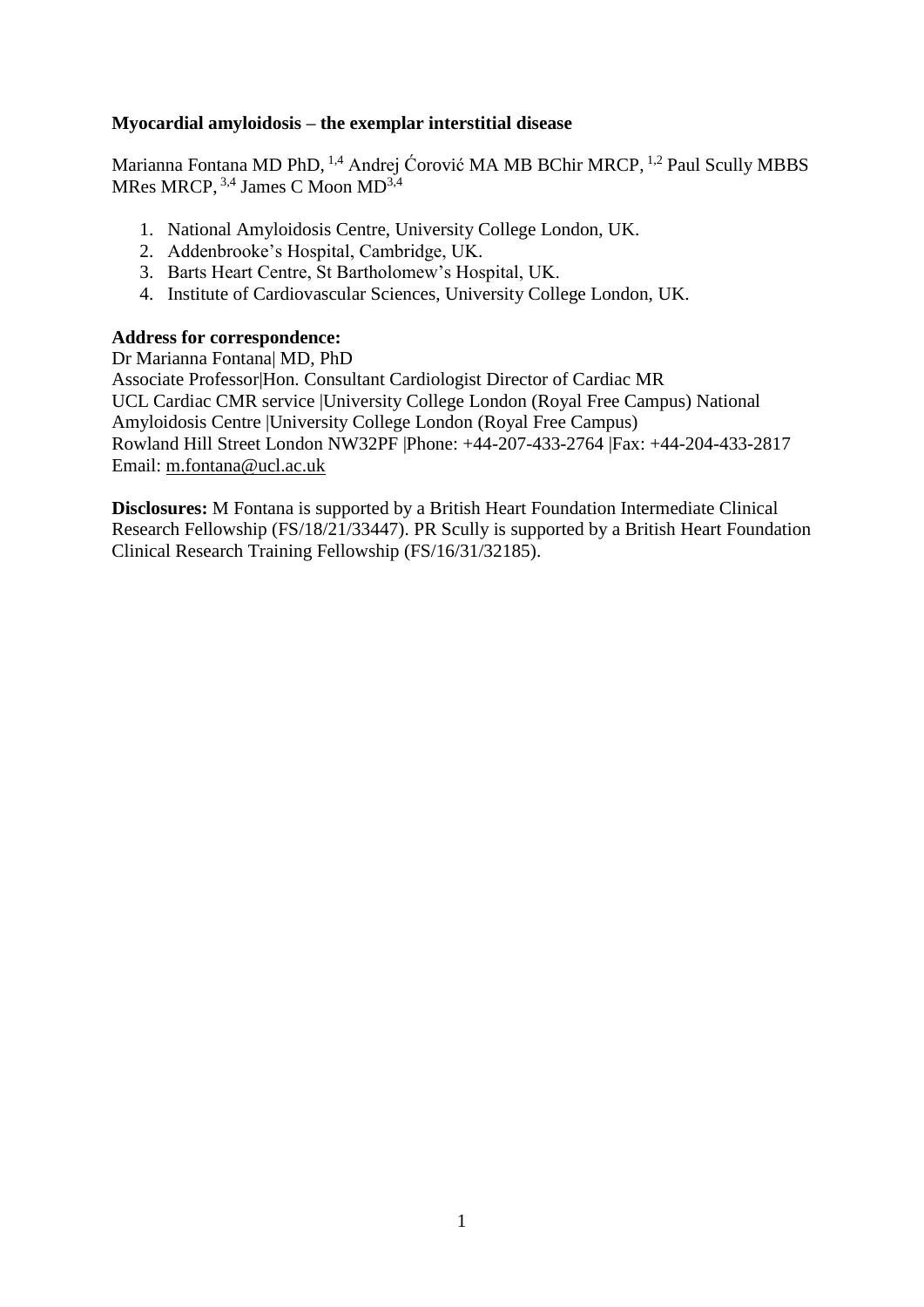### **Abstract:**

Cardiac involvement drives prognosis and treatment choices in cardiac amyloidosis. Echocardiography is the first-line examination for patients presenting with heart failure, and is the imaging modality that most often raises the suspicion of cardiac amyloidosis. Echocardiography can provide an assessment of the likelihood of cardiac amyloid infiltration versus other hypertrophic phenocopies and can assess the severity of cardiac involvement. Visualizing myocardial amyloid infiltration is challenging and, until recently, was restricted to the domain of the pathologist. Two tests are transforming this; cardiovascular magnetic resonance (CMR) and bone scintigraphy. After the administration of contrast, CMR is highly sensitive and specific for the two main types of ventricular myocardial amyloidosis, light chain (AL) and transthyretin (ATTR) amyloidosis. CMR structural and functional assessment combined with tissue characterization can redefine cardiac involvement by tracking different disease processes, ranging from amyloid infiltration, to the myocardial response associated with amyloid deposition, through the visualization and quantification of myocardial edema and myocyte response. Bone scintigraphy (paired with exclusion of free light-chains) is emerging as the technique of choice for distinguishing ATTR amyloidosis from AL cardiac amyloidosis and other cardiomyopathies and has transformed the diagnostic pathway for ATTR amyloidosis, allowing non-invasive diagnosis of ATTR amyloidosis without the need for a tissue biopsy in the majority of patients. CMR with tissue characterisation and bone scintigraphy are rewriting disease understanding, disease classification and definition and leading to a change in patient care.

**Key words:** Cardiac amyloidosis, AL amyloidosis, ATTR amyloidosis, cardiac imaging

### **List of abbreviations:**

 $AL =$  light chain amyloidosis;  $ATTR =$  transthyretin amyloidosis: ATTRm = hereditary transthyretin amyloidosis;  $ATTRwt = wild type transform$ CMR = cardiovascular magnetic resonance;  $LGE =$  late gadolinium enhancement; ECV= extracellular volume: TAVE = transcatheter aortic valve implantation;  $AS = a$ ortic stenosis; aAVR = surgical aortic valve replacement; PSIR = phase sensitive inversion recovery reconstruction; DPD scintigraphy =  $\frac{99 \text{m}}{\text{C}}$ -3,3-diphosphono-1,2-propanodicarboxylic acid scintigraphy.

# **Highlights:**

- Cardiac amyloidosis is an underdiagnosed cause of heart failure, significantly more common than previously thought, and with specific treatments now available, diagnosing cardiac amyloidosis is more important than ever.

- Non-invasive imaging methods, including echocardiography, bone scintigraphy and cardiac magnetic resonance, play a key role in the diagnostic algorithm.

- Non-invasive imaging could also be used to track disease burden, as well as response to therapy.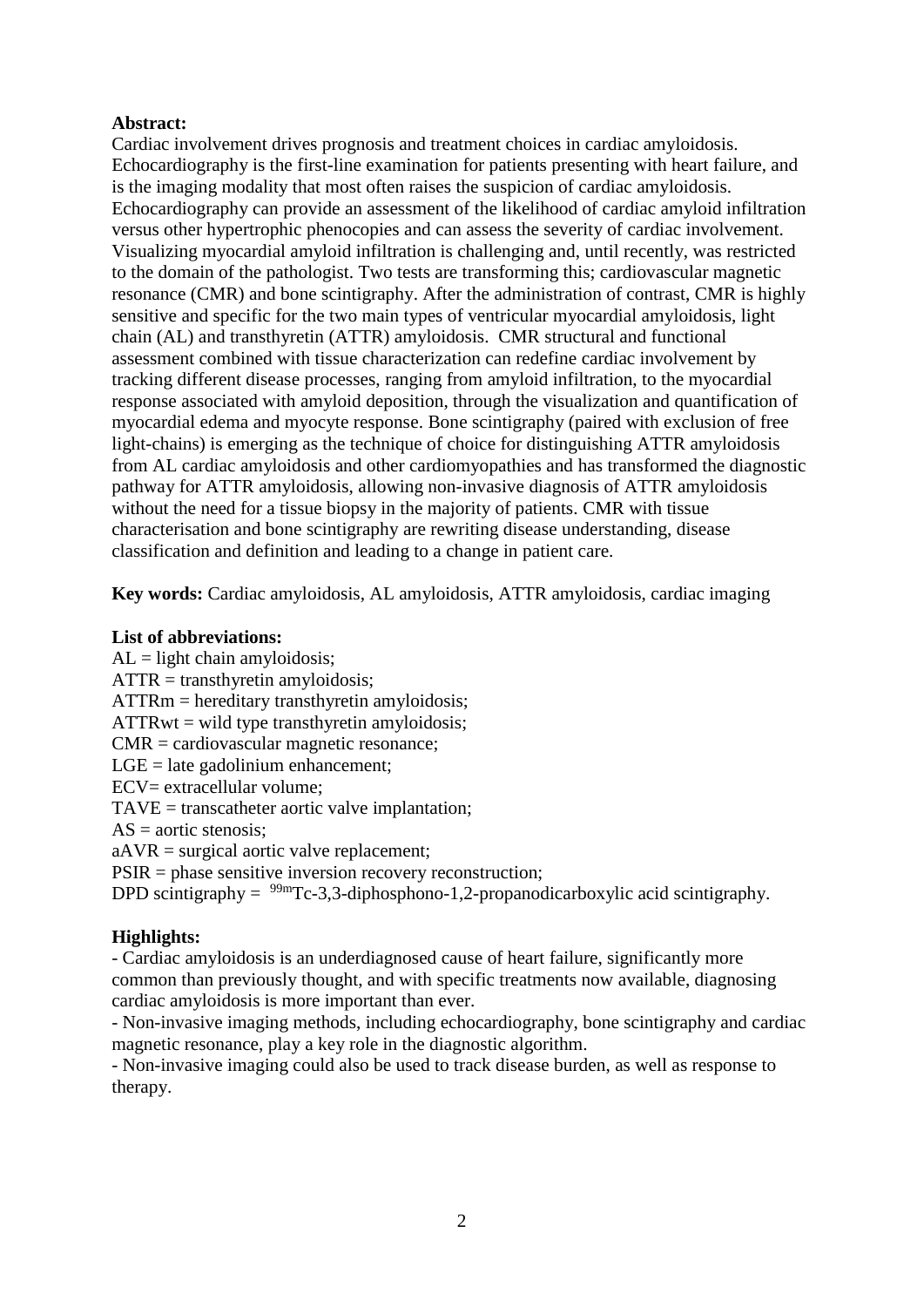#### **Overview of Cardiac Amyloidosis.**

Amyloidosis is the clinical disease caused by the deposition of proteins with unstable tertiary structure that misfold, aggregate and deposit as amyloid fibrils. Cardiac amyloidosis is the condition when this primary interstitial protein deposition occurs in the extracellular space of the heart. This phenomenon is independent of cardiomyocyte disease and leads directly to organ dysfunction and adverse events. This scenario contrasts with myocardial fibrosis where "replacement" fibrosis may occur specifically as a secondary phenomenon to fill voids following primary cardiomyocyte necrosis/apoptosis. Unlike myocardial fibrosis, cardiac amyloidosis therefore represents a pure primary interstitial process, not triggered by cardiomyocyte disease, yet still associated with very poor prognosis.

More than thirty proteins can form amyloid fibrils and the difference in the precursor protein form the basis for the classification. Almost all clinical cases of myocardial cardiac amyloidosis are from either misfolded monoclonal immunoglobulin light-chains (AL or primary systemic) from an abnormal clonal proliferation of plasma cells, or transthyretin (ATTR), a liver-synthesised protein normally involved in the transportation of the hormone thyroxine and retinol-binding protein (1,2). ATTR may in turn be either hereditary (ATTRm) arising from misfolded mutated TTR, or non-hereditary, from misfolded wild-type TTR (ATTRwt) (3); this latter type was previously known as senile systemic amyloidosis. Despite differences in prevalence, clinical phenotype, prognosis and treatment strategies for the different types of amyloidosis (Table 1), it is the cardiac involvement that drives prognosis. Until very recently, systemic AL amyloidosis was thought the most common type of amyloidosis, with an estimated prevalence of 8-12 per million person-years (4). It can infiltrate different organs, including the liver, kidneys, the autonomic and peripheral nervous systems, the lungs as well as the heart - where clinically recognised involvement occurs in 60%, and determines survival. Symptoms are mostly non-specific, including fatigue,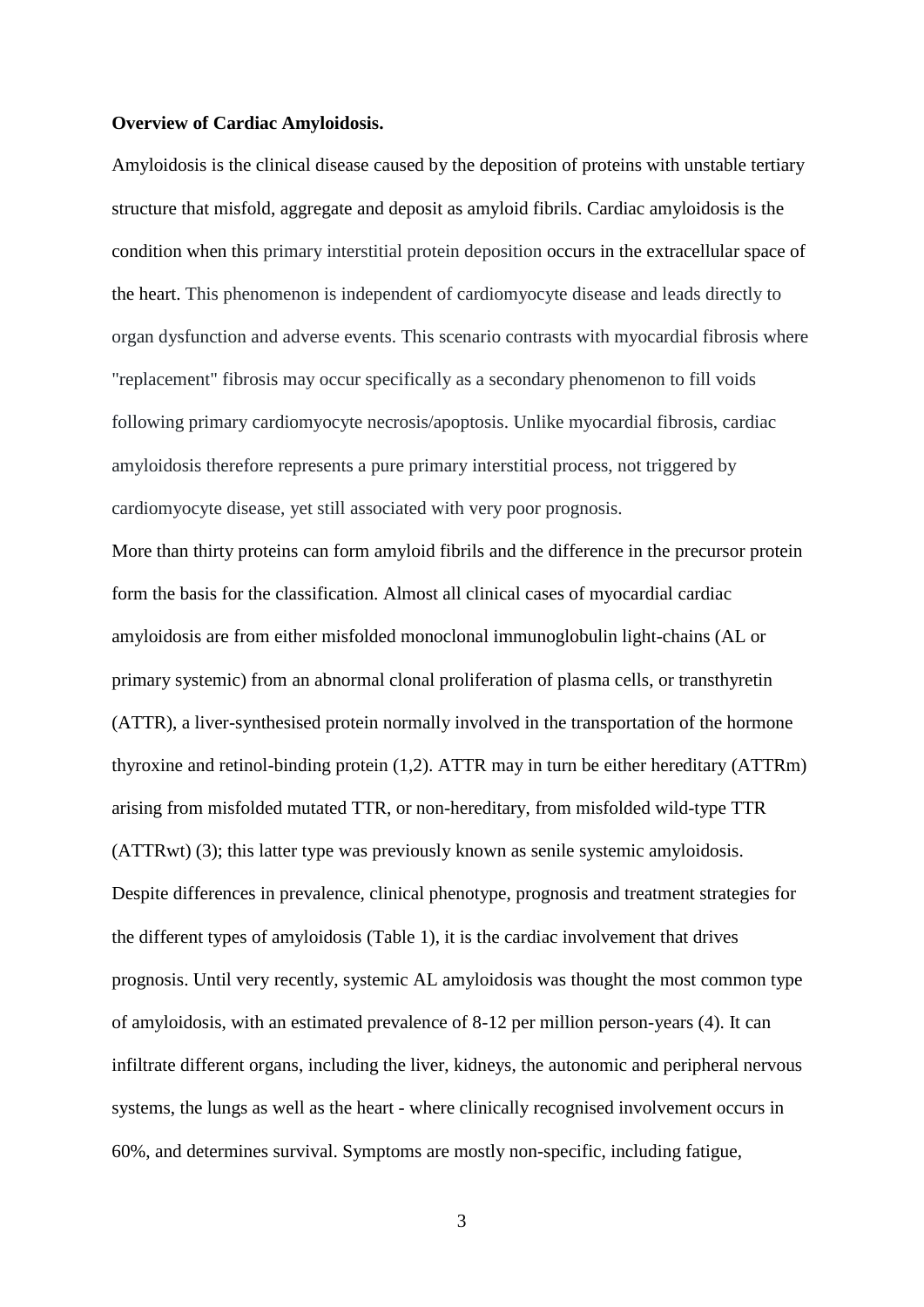dyspnoea, weight loss, peripheral edema, bleeding tendency and symptoms of peripheral neuropathy or autonomic dysfunction. "Classical" signs, such as periorbital bruising and macroglossia, only occur in around a third of cases. This non-specific clinical presentation often means that the diagnosis is delayed. The mainstay of treatment is cytotoxic chemotherapy, aimed at suppressing the production of pathogenic light chains. Autologous stem cell transplantation can be considered only in a select group of low risk patients. Even with standard chemotherapy, patients with cardiac AL and elevated cardiac biomarkers, who are not candidates for autologous stem cell transplantation continue to have poor outcomes – with 40% of patients dying within 2 years of diagnosis and only 20% of responders experiencing cardiac improvement by biomarker criteria (5). The recognition of ATTRwt amyloidosis has increased exponentially over the last few years. Considered until very recently rare, current reports estimate a prevalence of 10-16% in some cohorts – particularly elderly (>80 year old) patients with either heart failure, hypertrophy or aortic stenosis (6,7). Amyloid-AS refers to the dual pathology of cardiac amyloidosis and aortic stenosis (AS), which is seen in 14-16% of elderly patients with AS being considered for transcatheter aortic valve implantation (TAVI) (7,8) and 6% of patients undergoing surgical aortic valve replacement (sAVR).(9) Whether and how often this cardiac amyloid is the primary disease, a disease modifier or simply bystander is under investigation. ATTRwt has a near exclusively cardiac phenotype with heart failure symptoms being the most common presentation and typically only carpal tunnel syndrome in addition. ATTRm amyloidosis is more varied depending on the specific mutation, geographical area, ethnicity, age and gender. Both ATTRm and ATTRwt amyloidosis are under-recognized, yet important causes of heart failure (6). There are more than 120 amyloidogenic TTR mutations. Some of these are common – for example Val122Ile is found in 3.4% of African Americans and causes cardiomyopathy (10). While the penetrance is still unclear and likely to be relatively low,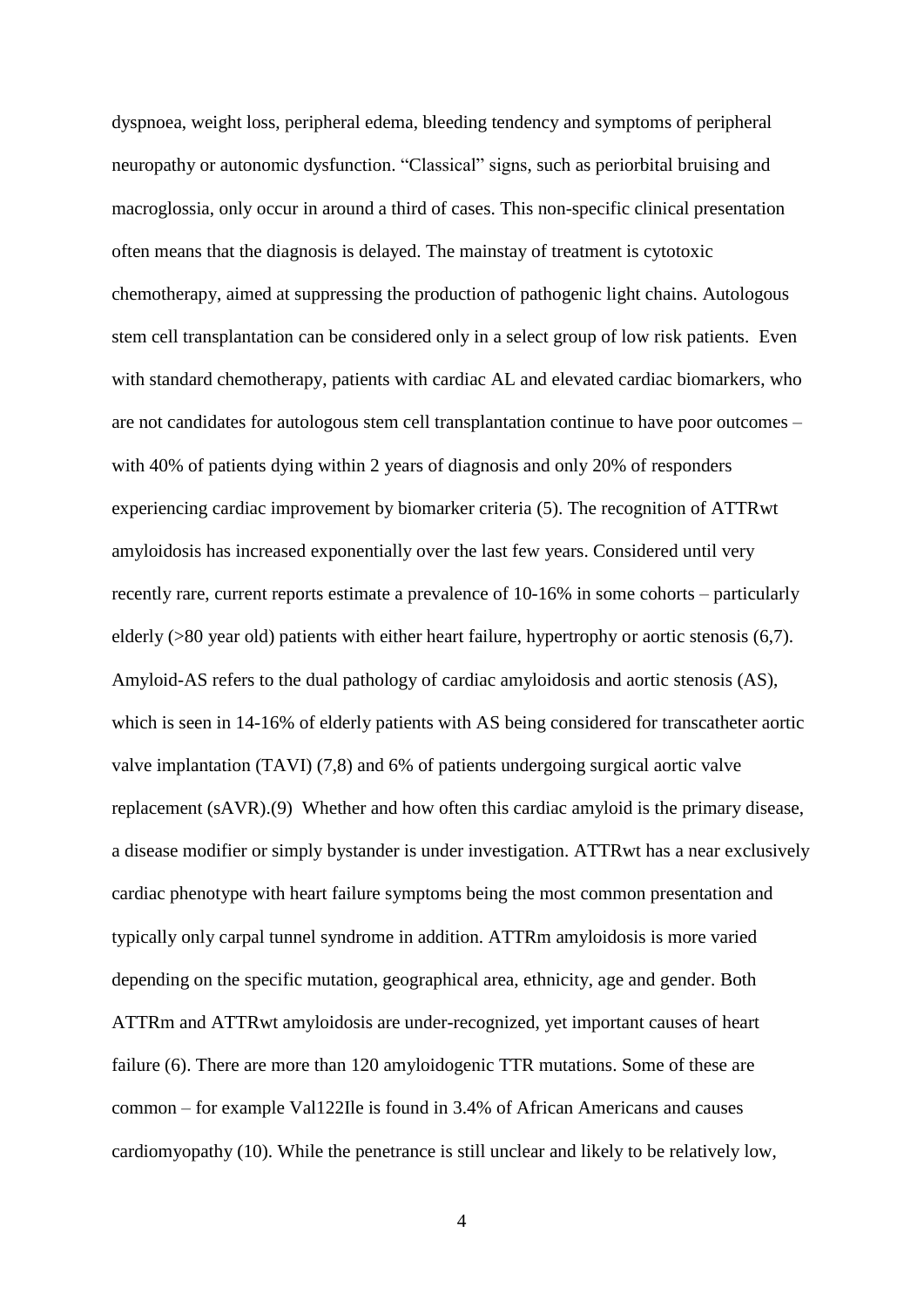approximately 2 million people in the US are carriers of this variant and at risk. Clinical presentations are related to mutant TTR tetramer protein thermodynamic and kinetic stability (11) with a clinical presentation ranging from a primary polyneuropathy (V30M), cardiomyopathy (Val122Ile, Leu111Met, Ile68Leu) or a mixed phenotype. However, patients who present primarily with polyneuropathy can develop cardiomyopathy, and vice versa (12). Peripheral neuropathy and autonomic dysfunction have a significant impact on quality of life, but cardiac involvement is still key, with a median survival of 4-5 years when infiltration is present.

The diagnosis of cardiac amyloidosis remains challenging. Advanced disease has characteristic features but is much less treatable than early disease - so early diagnosis with sufficient confidence to implement therapy is really important. Phenotypic heterogeneity, clinical overlap with more common phenocopies (i.e., hypertension, chronic renal failure, hypertrophic cardiomyopathy, aortic stenosis), sufficient rarity, the lack of non-invasive diagnostic tests and the belief that there are limited effective treatments has hampered diagnosis. Blood biomarkers (e.g. N-terminal pro-brain natriuretic peptide or NT-proBNP and troponin) are widely used for risk assessment in cardiac amyloidosis – they combine to create the Mayo classification for AL amyloid, but are not specific, as the serum levels are confounded by renal function and overlap with other common cardiomyopathies. However diagnostic pathways have dramatically changed in the last few years, mainly driven by the improvement in imaging techniques and the evolution in treatment options (13-16).

#### **Imaging myocardial infiltration**

**Echocardiography.** Amyloid can infiltrate all cardiac chambers. The infiltrative process results in biventricular wall thickening (most commonly symmetric in AL amyloidosis, but asymmetric in ATTR) with non-dilated or small ventricles. In asymmetric patterns in ATTR,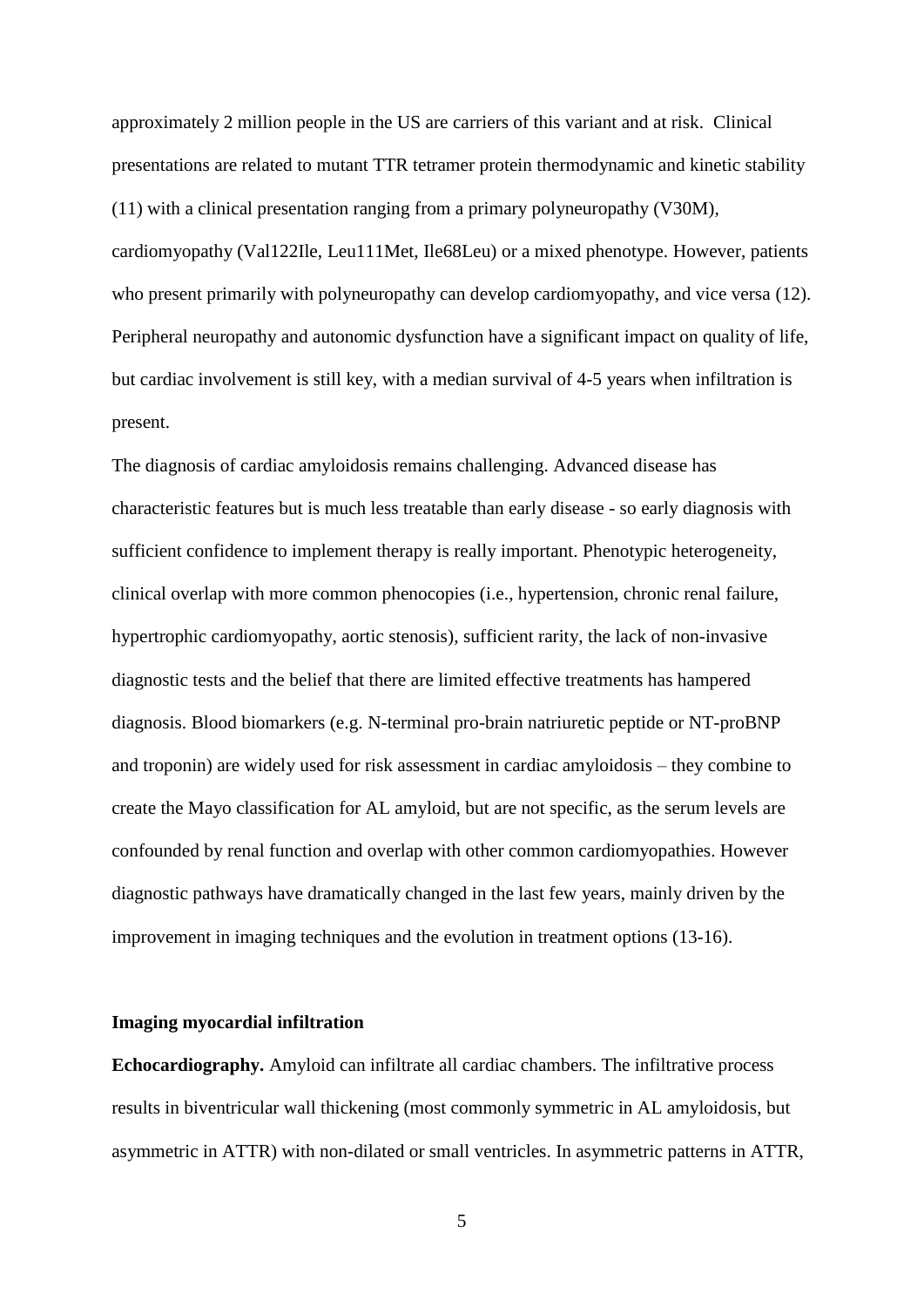the wall with the maximal hypertrophy is the septum, that shows either a sigmoid shape (70% of cases) or reverse septal curvature (30% of cases) (17). Cardiac amyloidosis is often listed as a cause of heart failure with preserved ejection fraction, but this does not fully characterize the functional phenotype that typically shows both systolic and diastolic impairment. Ejection fraction is typically normal until end-stage. Stroke volume index and myocardial contraction fraction (ratio of stroke volume to myocardial mass) are better markers than ejection fraction. In addition, reduction in peak systolic wall motion velocities, disproportionally affecting the longitudinal rather than the radial axes, are present early. This is much more marked than other causes of increased LV mass, and the reduction in longitudinal strain typically spares the apex giving the characteristic "relative apical sparing" picture on parametric longitudinal strain polar maps(18) - a useful tool to help differentiate cardiac amyloidosis from hypertrophic phenocopies and a strong prognostic marker (19). Initial infiltration in the left ventricle is characterized by impaired relaxation, which then invariably progresses to typical restrictive physiology. Similar changes are present in the diastolic function of the right ventricle (cardiac amyloidosis being an exemplar cardiomyopathy of biventricular diastolic dysfunction). The effects of systolic and diastolic ventricular dysfunction with reduced cardiac output along with direct amyloid infiltration of atrial walls can cause blood stasis and risk of thrombus formation, even in sinus rhythm, particularly in AL.(20) There is also a high prevalence of intracardiac thrombi in AF despite long-term anticoagulation, suggesting the need for specific imaging to exclude intracardiac thrombi before undergoing cardioversion.(20) Non-specific but extensively described findings include thickening of the valves and the interatrial septum, as well as a speckled appearance of the myocardium. Pericardial and pleural effusions are relatively common findings, especially in AL amyloidosis.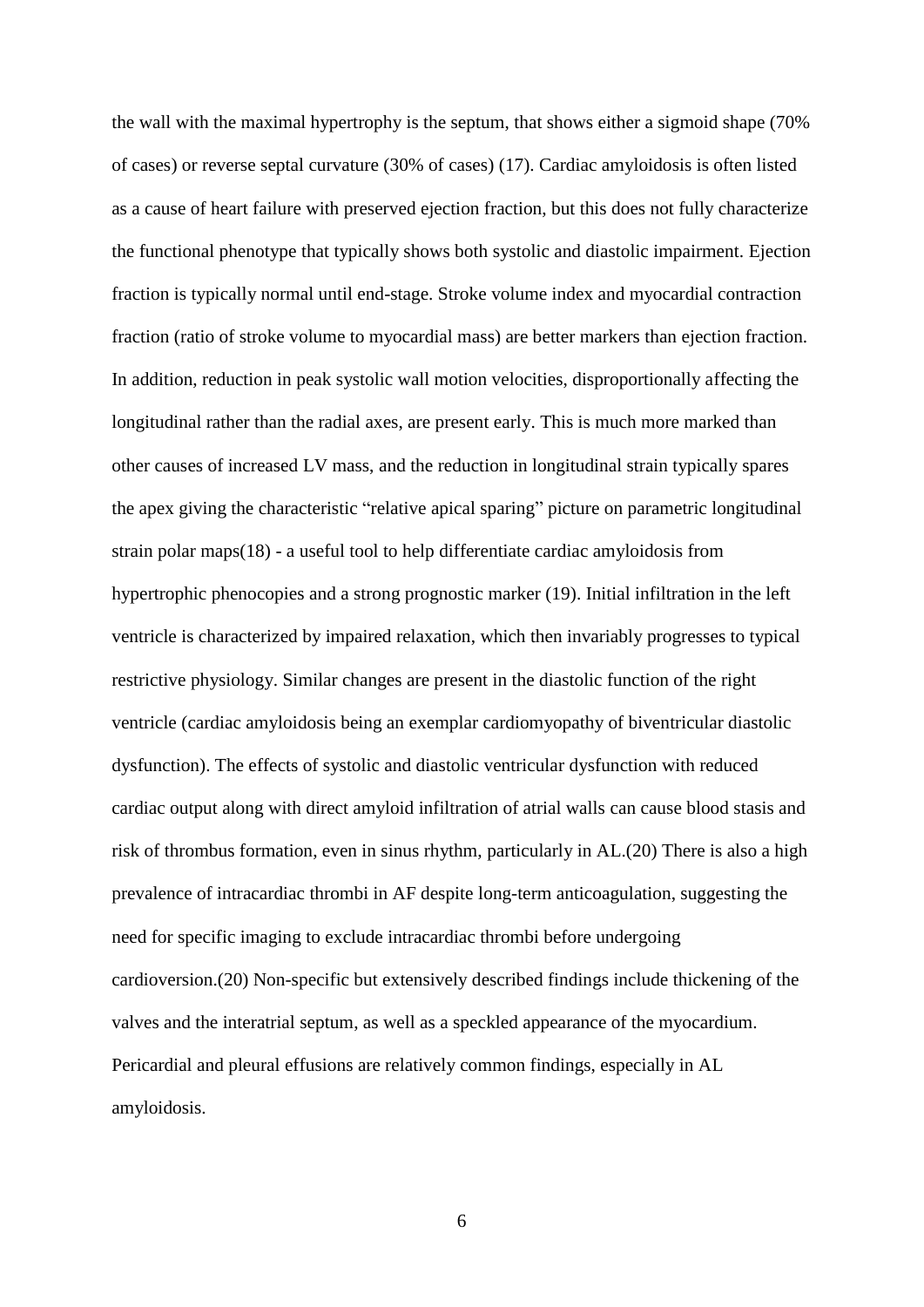There are structural and functional differences between cardiac AL and ATTR amyloidosis, with ATTR being characterized by a greater degree of increase in LV and RV mass, and more systolic dysfunction, but significant overlap exists, making these echocardiographic features relatively unsuited to differentiate between the types.

**Cardiovascular magnetic resonance.** CMR offers accurate information regarding the heart's structure and function with precision advantages over echocardiography. However, the key advantage of CMR in cardiac amyloidosis is its unique ability to give information about the tissue composition by "myocardial tissue characterization". Healthy and pathological myocardium may have different "intrinsic contrast", without the use of gadolinium, as pathology may change myocardial magnetic properties (T1, T2 and T2\*), and different "extrinsic contrast" with the addition of a gadolinium-based contrast agent Gd-DTPA (gadolinium diethylenetriamine penta-acetic acid), as in the late gadolinium enhancement technique (LGE). Gadolinium-based contrast agents are small and cross the vascular endothelium into the extracellular space but not the intact myocyte cell membrane. They accumulate passively in the gaps between cells – this interstitial compartment increases in cardiac amyloidosis (due to the extracellular nature of the amyloid deposition). Cardiac amyloidosis has a highly characteristic appearance, with initially sub-endocardial later transmural LGE coupled with abnormal gadolinium kinetics with the myocardium and blood nulling at the same time (21). However, caution should be used for protein bound contrast agents when cardiac amyloidosis is suspected, as the diagnostic performance may not be the same as for non-protein bound variants. The traditional LGE technique is a difference test for focal lowering of T1. Infiltrative diseases, especially amyloid, that affect the entire myocardium may have no remote regions of normal myocardium for comparison so operator can erroneously choose to null the abnormal myocardium missing global infiltration or creating a sub-endocardial sparing (false negative) appearance, (figure 2). Fortunately, the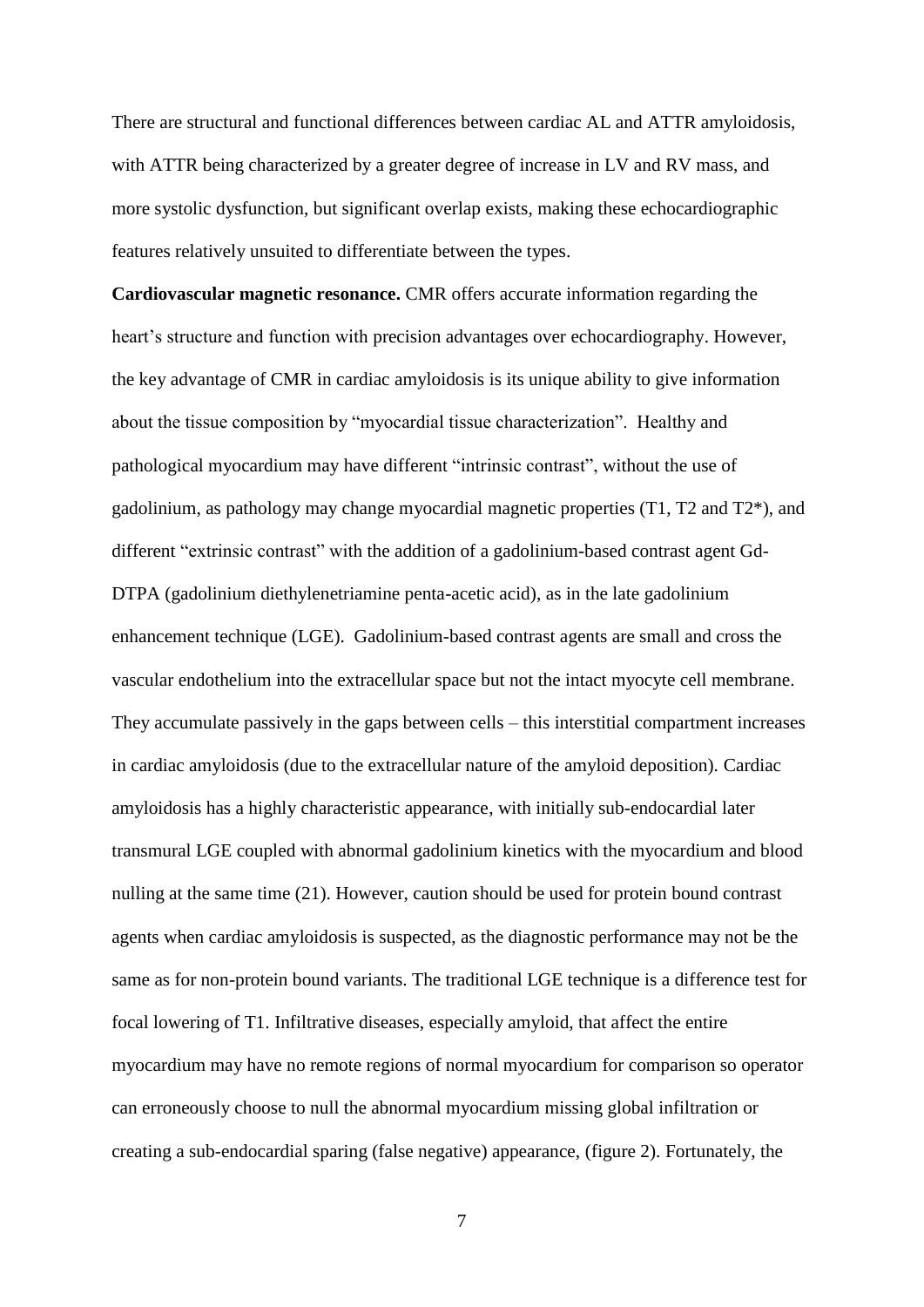phase-sensitive inversion recovery (PSIR) approach overcomes this because the PSIR reconstruction cannot erroneously null the tissue with the shortest T1 (most gadolinium). It is also easier for the operator (less precision in setting T1 needed) and is available from all CMR manufacturers. With the PSIR approach, 3 LGE patterns are recognised; none, subendocardial and transmural (22), which show good correlation with the degree of myocardial infiltration. However, LGE has limitations: is not quantitative, making it difficult to track changes over time, and gadolinium-based contrast agents are relatively contraindicated in patients with a severe reduction in renal function (a relatively common finding in patients with systemic amyloidosis).

T1 mapping adds value. T1 mapping offers a quantitative measure of the myocardial T1 relaxation time – either pre-contrast (native) or post-contrast. Native myocardial T1 increases in both AL and ATTR cardiac amyloidosis. This tracks markers of systolic and diastolic function, as well as cardiac amyloid infiltration – as measured by  $\frac{99 \text{m}}{\text{C}} - 3.3$ -diphosphono-1,2propanodicarboxylic acid (DPD) scintigraphy (23). Native myocardial T1 elevation is associated, in single centre studies, with a high diagnostic accuracy for cardiac amyloidosis when the pre-test probability is high (24) and is an early disease marker – being elevated before the onset of left ventricular hypertrophy, presence of LGE or elevation in blood biomarkers. This may find clinical utility particularly in severe kidney failure, when gadolinium contrast is contraindicated. However, native T1 is a composite myocardial signal from both interstitium and myocytes and does not differentiate fully the underlying processes (fibrosis, edema, amyloid, myocyte response)(25) and while the elevation is high in advanced disease, it is less in early disease, making it important to know the normal range for the centre where measurement is being performed. Using gadolinium-based contrast agents permits ECV measurement. This is a measure of the free water in myocardium – the gaps between cells. The normal ECV is usually in the range of 22-28%. It can increase hugely in focal scar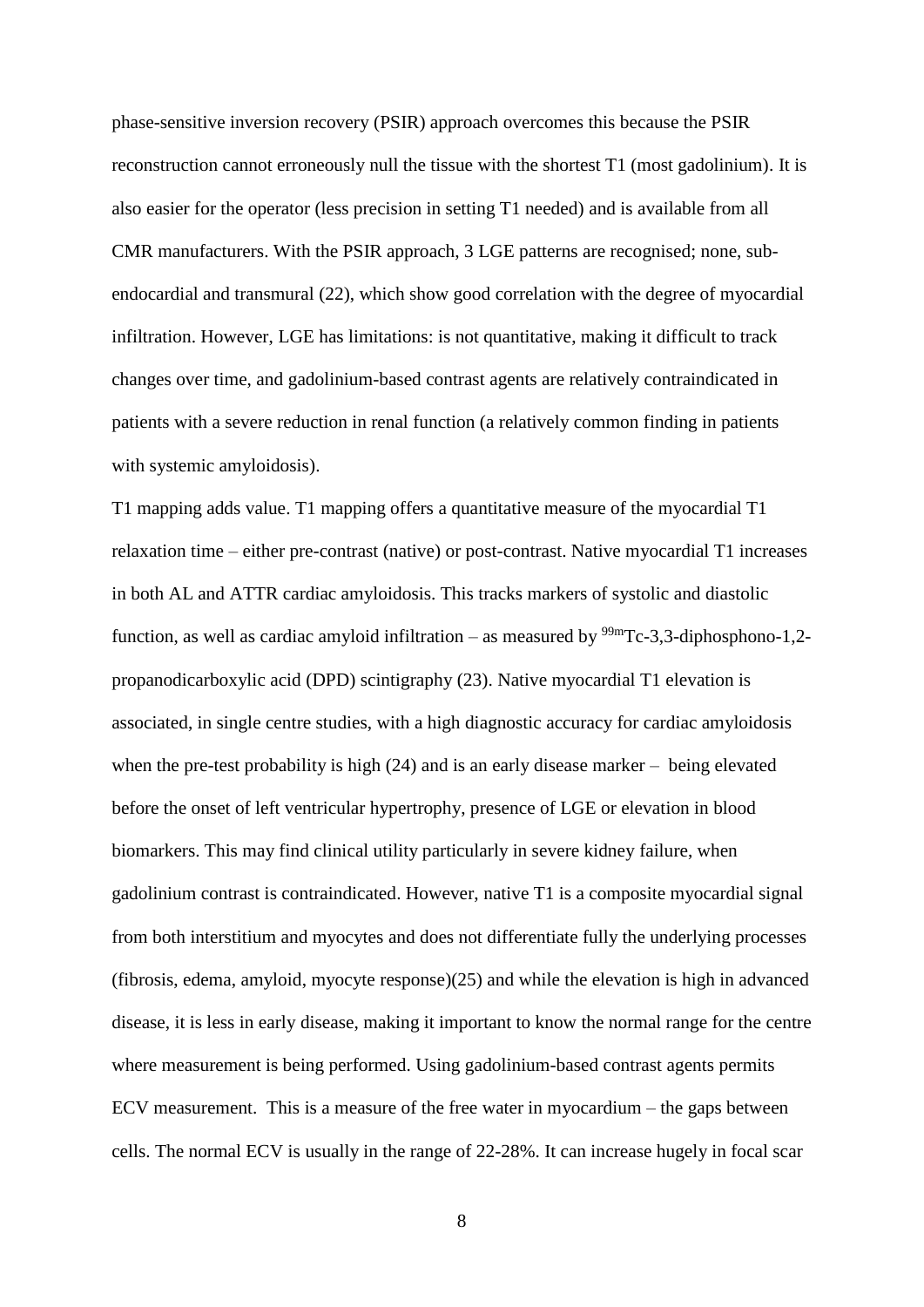(e.g. 70%) or edema, but for diffuse fibrosis, the increases are almost never more than 40%. A global increase of more than 40% is likely to be cardiac amyloidosis (or rarely global myocardial edema) (26-28). ECV elevations are early, before LGE and conventional clinical testing detects cardiac involvement in high pre-test probability patients so is an early disease marker.(26,28) It tracks a wide variety of markers of disease activity, such as cardiac function, blood biomarkers and patient functional performance (28). T1 mapping (native and ECV) can track changes over time and this is changing our disease understanding. For example, with successful chemotherapy for AL where there is a complete response and switch-off of clonal light chains: T1, ECV and even LGE can reverse and the time course for these processes can be tracked. Both native T1 and ECV can track disease severity but ECV is a more robust marker of pure infiltration: ECV remains an independent predictor of prognosis in cardiac ATTR after adjusting for known predictors and is the earliest disease marker to track amyloid regression (25,29). ECV can also be used to measure the myocyte response – detecting differences between AL and ATTR with an apparent relative (compensatory) hypertrophy response in ATTR not present in AL – highlighting that amyloidosis is not just an interstitial disease (30). Other techniques are also delivering insights. Native T2 mapping with current measurement techniques is really only sensitive to edema, where it increases. T2 is elevated in cardiac amyloidosis and histological correlation demonstrates that edema is part of acute cardiac amyloidosis particularly AL and is linked to prognosis (31). When combined, CMR structure, function, PSIR LGE and mapping (native T1, T2, ECV) permit a redefinition of cardiac involvement by cardiac processes: **(1)** infiltration (amyloid burden, ECV); **(2)** edema (T2 being the most specific marker); **(3)** myocyte response (derived from LV mass and ECV from the formula  $=$  LVmass\*(1-ECV)) and **(4)** stages based on the combination of LGE and ECV (ECV elevation no LGE, subendocardial LGE, transmural LGE). These categories are not yet fully defined and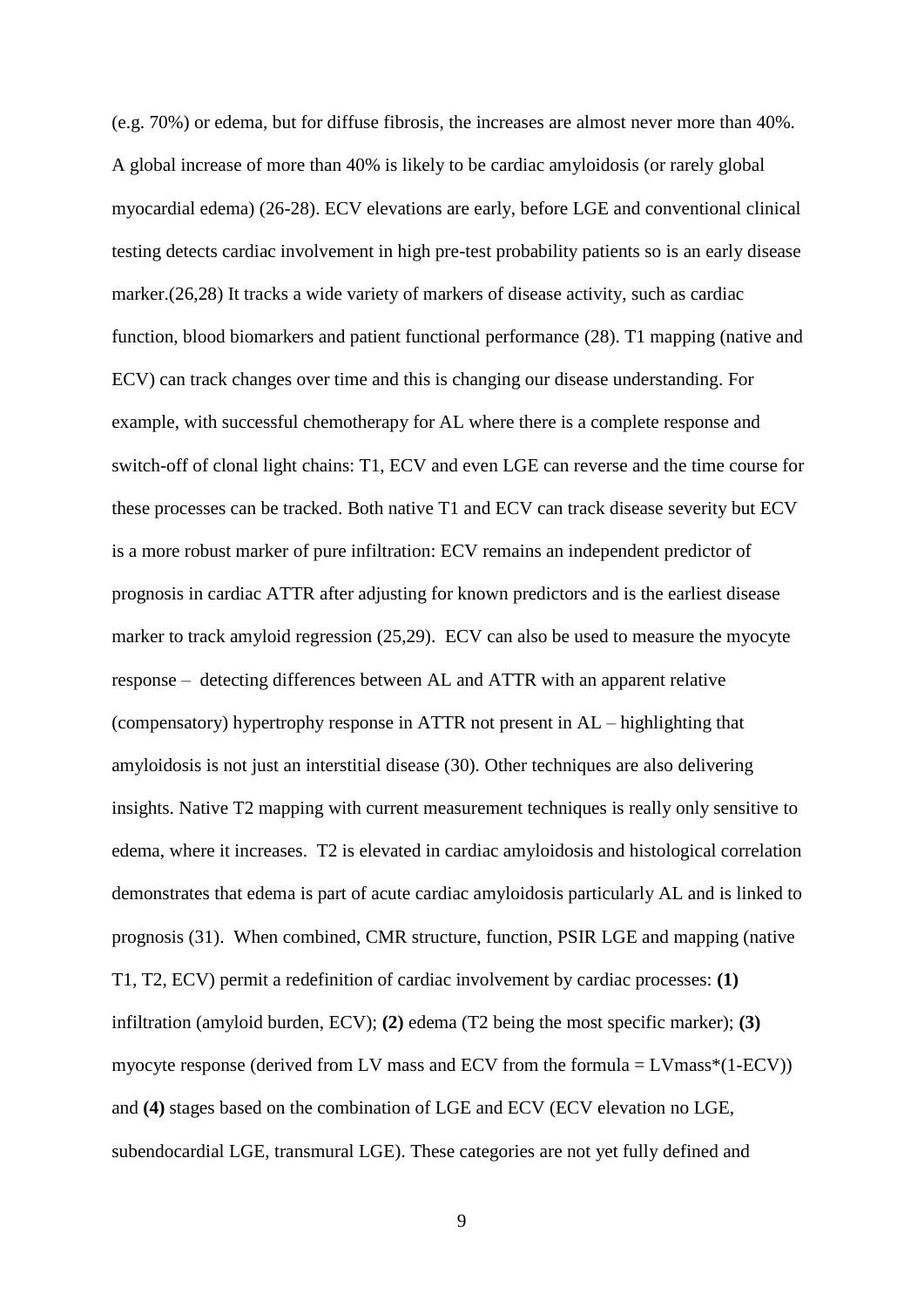destination staging of myocardial disease will likely involve CMR but also biomarkers (NTproBNP and troponin) and, for early disease, advanced echocardiography.

**Bone scintigraphy.** The value of bone scintigraphy in the diagnosis of cardiac amyloidosis first became apparent in the 1980s, when it was demonstrated that the hearts of patients with this condition avidly took up  $\frac{99 \text{m}}{C}$ -phosphate derivatives on cardiac radionuclide imaging (32). In 2005, the diagnostic potential of this was shown in identifying ATTR cardiac amyloidosis (33) with the Perugini staging system based on simple visual scoring system of the delayed (3-hour) planar image – grade 0 being negative (no cardiac uptake) and grades 1- 3 progressively more positive (increasing cardiac uptake) (33). This initial paper used the tracer DPD and was small (15 ATTR and 10 AL) suggesting very high specificity and sensitivity for cardiac ATTR (33). Subsequent studies confirmed the utility of bone scintigraphy using multiple tracers (DPD, HMDP, PYP) and the high sensitivity to detect ATTR amyloidosis was preserved. It was also shown however that that mild uptake of  $99mTc$ -DPD (grade 1) could be noted in other subtypes of amyloidosis (Serum Amyloid A amyloidosis, and Apolipoprotein A1) (34,35) and that established AL frequently had grade 1 or even grade 2 uptake (advanced AL cardiac amyloidosis has grade 2 uptake in up to 10% of cases). This led to a new diagnostic algorithm for the non-invasive diagnosis of ATTR amyloidosis without the need for a tissue diagnosis – with a grade 2/3 positive DPD scan and the absence of a plasma cell dyscrasia (no free light chains) being sufficient to diagnose TTR cardiac amyloid (36).

Cardiac uptake on bone scintigraphy linked to the exclusion of free lightchains is extremely useful to confirm the diagnosis of ATTR amyloidosis, but also represents an early disease marker, as changes on bone scintigraphy imaging may also be seen prior to the onset of abnormalities detectable by echocardiography, (being positive for example in patients with a maximal wall thickness less than 12 mm) (37), therefore offering the possibility of an earlier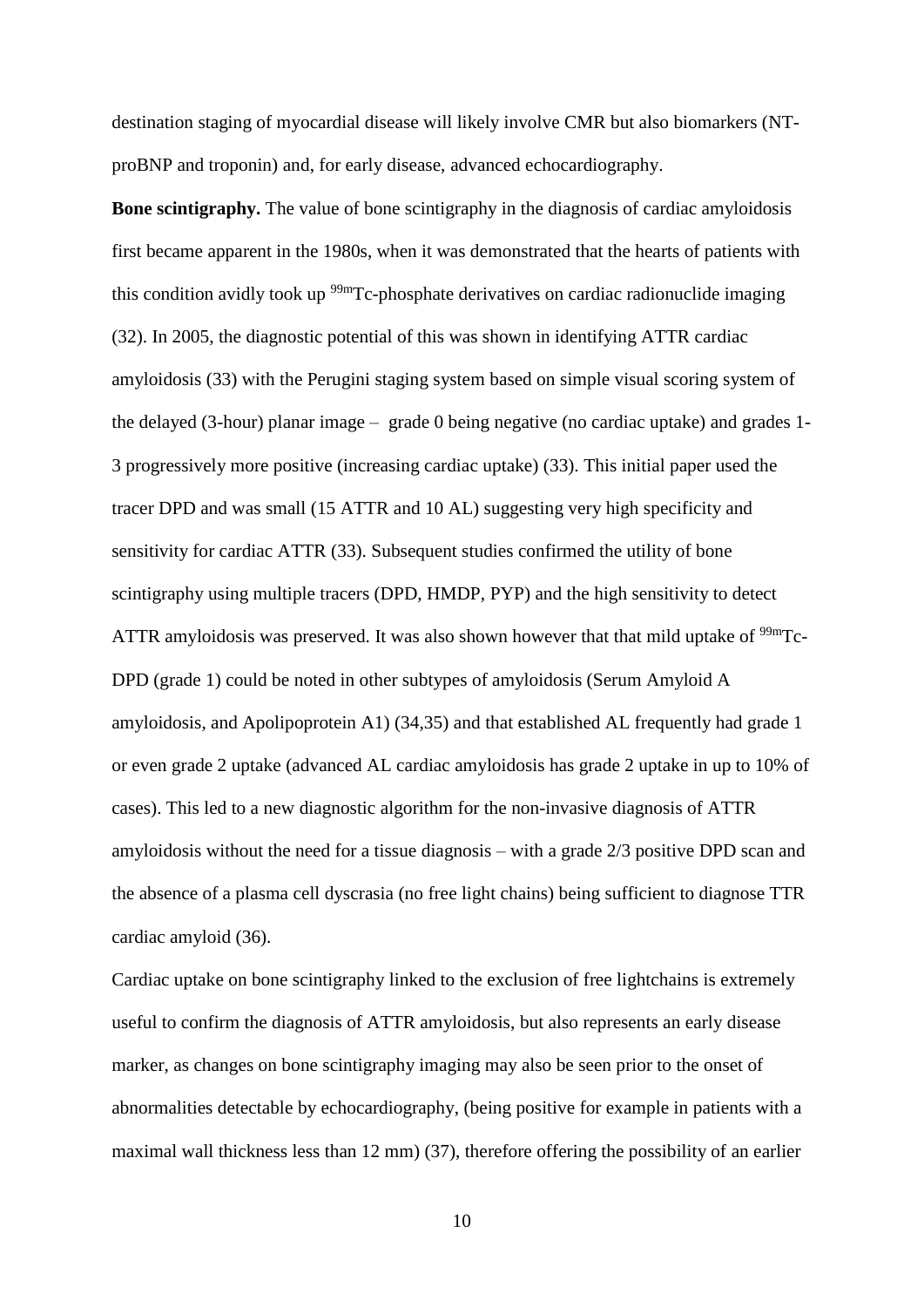diagnosis. Cardiac uptake on bone scintigraphy may also have a prognostic role in cardiac ATTR amyloidosis, as it has been shown that increased tracer retention, a heart to contralateral ratio greater than 1.6 and presence of apical sparing (with a similar pattern to that of longitudinal strain apical sparing on echocardiography) correlate with prognosis (37- 40). There are remaining problems however - PYP is commonly used in the United States, HMDP in France, DPD in countries like the UK and Italy with comparative tracer performance relatively unknown. Similarly, grading systems and imaging protocols are different in the US compared to Europe. With the advent of new therapies, the relative implications of (in particular) grade 1 vs 2 are not yet known – for example in ATTRwt in the elderly whether low levels of infiltration can be considered normal with age (a difference between cardiac *amyloid* and cardiac *amyloidosis*). Widespread availability of expensive therapy will bring such questions into sharp focus around cost-benefits.

**Positron emission tomography.** Several PET amyloid binding tracers have been evaluated in AL and ATTR cardiac amyloidosis but the studies are small.  $^{11}$ C-Pittsburgh compound B (PIB), commonly used in cerebral amyloid imaging in Alzheimer's disease detects both AL and ATTR cardiac amyloidosis (41,42). Cardiac uptake of  ${}^{11}$ C-PIB was present in 10 patients with cardiac amyloid  $(3$  ATTR,  $7$  AL), but not in healthy controls  $(n=5)$   $(31)$ . This was later confirmed by Lee et al, who showed that 13/15 patients with biopsy proven cardiac AL showing cardiac uptake of  ${}^{11}$ C-PIB (32). However, an onsite cyclotron is required for carbon-11 production (the half-life is only 20 minutes). <sup>18</sup>F-florbetapir shows biventricular uptake in all patients with cardiac amyloid (5 AL and 4 ATTR), which was absent in controls (n=5), with a trend towards a higher myocardial retention index in AL vs ATTR cohort  $(p=0.057)$ (43,44); and in a later study of 11 patients (3 controls, 4 cardiac AL, 4 cardiac ATTR) there was noticeable cardiac uptake of <sup>18</sup>F-florbetapir in both cardiac AL and ATTR within 10 minutes of tracer injection (34). The longer half-life of fluorine-18 (110 minutes) means that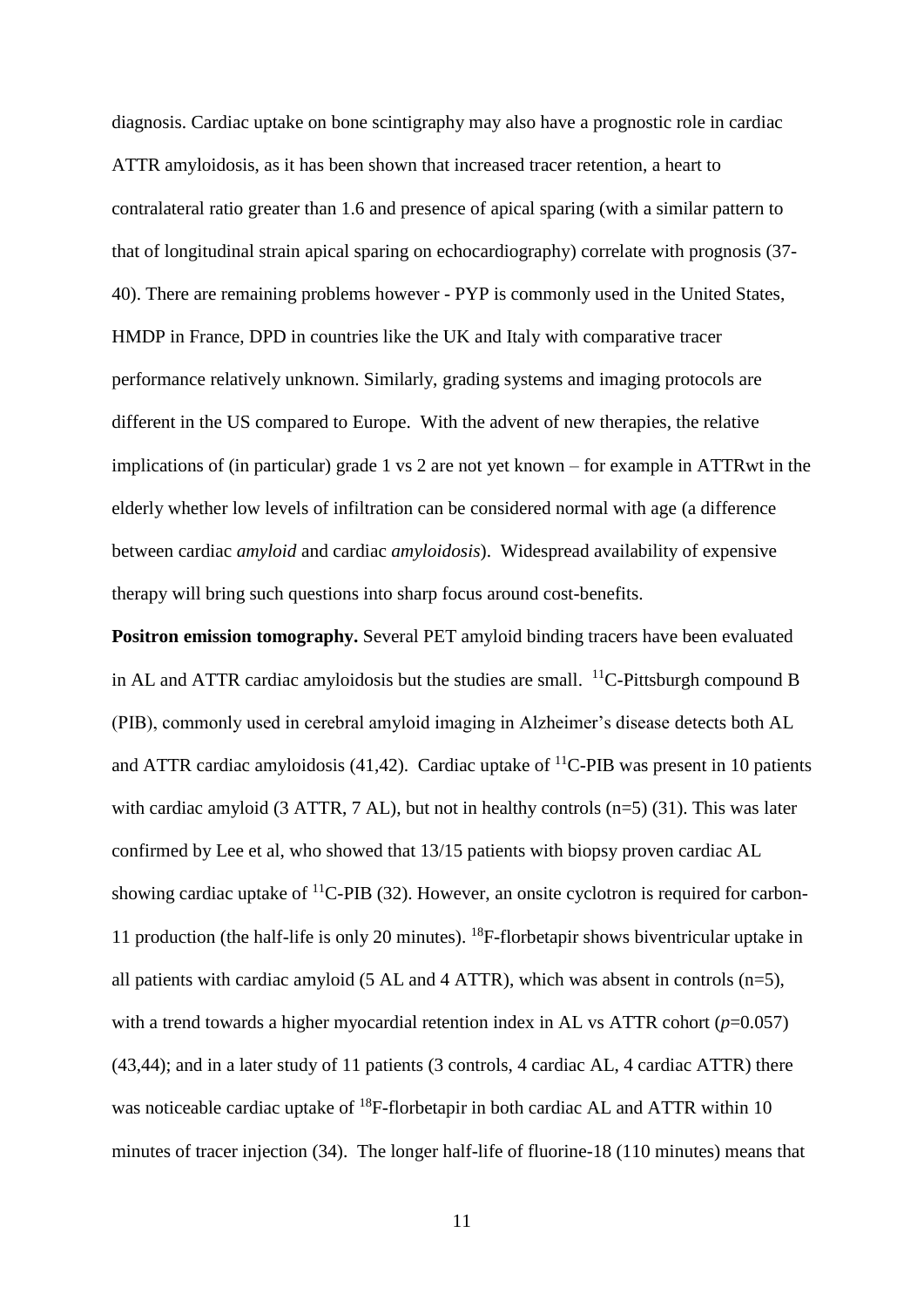its distribution to sites without a cyclotron is feasible. <sup>18</sup>F-florbetaben, another fluorine-based agent, has also been evaluated in both cardiac AL  $(n=5)$  and ATTR  $(n=5)$  amyloidosis with hypertensive heart disease as a control (n=4) (45). Percentage myocardial retention of  $^{18}F$ florbetaben was higher in patients with AL and ATTR cardiac amyloid, compared to controls (76% vs 71% vs 29%, *p*=0.018) (35). Percentage myocardial retention seemed to also inversely correlate with both LV global and RV free wall longitudinal strain (35). Overall, these agents hold promise for the absolute quantification of amyloid burden, but are still early in development and further work is needed.

#### **Clinical utility of cardiac imaging**

Cardiac imaging is interpreted alongside other clinical findings, and different imaging techniques are frequently complementary. The question is not what the best investigation is, but which is the most useful and appropriate for the specific clinical question. Broad reasons for imaging are to make the diagnosis of amyloid (high and low pre-test probability scenarios), to type the amyloid (AL vs TTR), to stage disease (identifying amyloid burden, myocardial responses) and to monitor change (with therapy or over time) (Table 2). An integrated approach using echocardiography, CMR, bone scintigraphy, genetic analysis, biomarkers and tissue biopsy forms the basis of current diagnostic algorithms to noninvasively confirm the diagnosis of suspected cardiac amyloidosis (figure 4).

**Diagnosis.** There are three common clinical scenarios (in order of descending prevalence) in which the diagnosis may be considered: (1) differential diagnosis in the hypertrophic phenotype (hypertensive heart disease, aortic stenosis, hypertrophic cardiomyopathy and restrictive cardiomyopathy); (2) identifying cardiac involvement in patients with systemic AL amyloidosis; (3) identifying cardiac amyloidosis in patients with ATTR associated polyneuropathy or ATTR mutation carriers. Echocardiography is the first-line test for all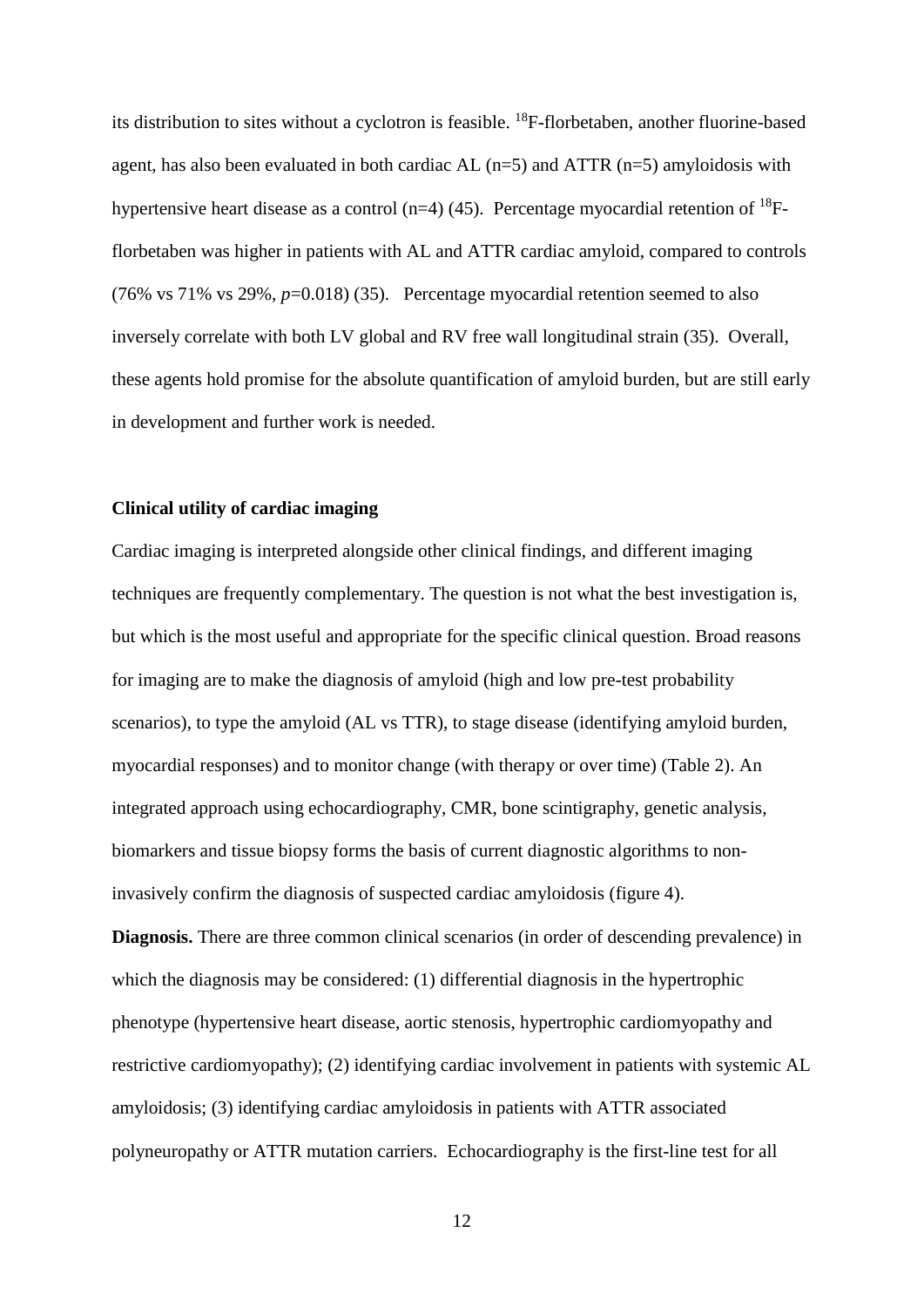patients presenting with heart failure and may raise the suspicion of cardiac amyloidosis. While nearly all echocardiographic findings are non-specific, in the appropriate clinical context these can be highly suggestive of cardiac amyloidosis and selectively change the pretest probability (figure 1).

*Differential diagnosis in the hypertrophic phenotype.* Once echocardiography has raised the suspicion of cardiac amyloidosis, CMR should be considered if both AL and ATTR or another underlying cause of myocardial hypertrophy (HCM, hypertension, AFD) are in the differentials. CMR shows good sensitivity for both types of amyloidosis, while also being able to identify other common phenocopies. Following a CMR suggestive of cardiac amyloidosis, serum free light chains, serum and urine immunofixation and bone scintigraphy (99mTc PYP/DPD/HMDP) should be considered to differentiate between AL and ATTR amyloidosis. Grade 2 or 3 bone scintigraphy coupled with no evidence of a plasma cell dyscrasia in blood or urine is highly specific for ATTR cardiac amyloidosis (36). *Identifying cardiac involvement in patients with systemic AL amyloidosis.* If cardiac AL amyloidosis is suspected, CMR may confirm cardiac involvement, as several studies have shown both high specificity and sensitivity (21,46-49). CMR in AL amyloidosis can also detect early disease, being positive before hypertrophy and sometimes identifying rare manifestations such as a dilated phenotype.

*Identifying cardiac amyloidosis in patients with ATTR associated polyneuropathy or ATTR mutation carriers.* Bone scintigraphy or CMR should also be considered in patients with ATTR associated polyneuropathy or ATTR mutation carriers, but further studies are needed to confirm the sensitivity and specificity of these tests in these clinical scenarios.

**Prognosis.** As cardiac involvement is so adverse, almost any measurement of cardiac involvement in AL or TTR amyloid predicts outcome. The best tests seem to be the ones that are most reproducible, with narrow (compared to amyloid) healthy reference ranges; are least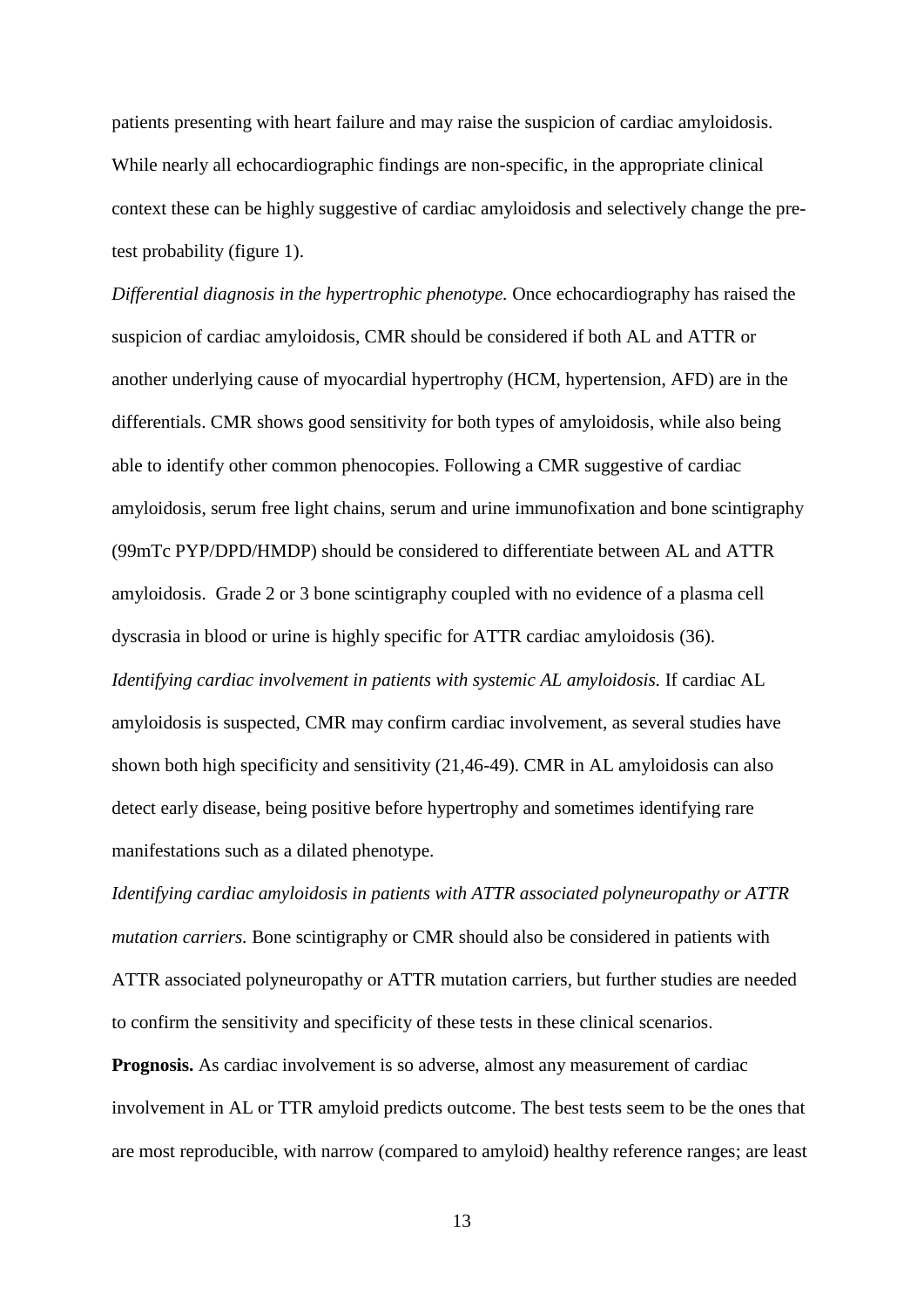confounded by the common amyloid comorbidities; which change early continuously as disease progresses and, it appears, which track most closely infiltration. These can be measured by a variety of imaging techniques.All imaging techniques are complemented prognostically by NT-proBNP and troponin measurement, which form the basis of the Mayo classification of AL (Grade 0: both negative; grade 1: one elevated; grade 2: both elevated) (36), while NT-proBNP and eGFR can be used to stage cardiac ATTR (troponin elevation is less a feature of ATTR compared with AL) (50,51).

Focusing on imaging-derived measures of structure and function first: traditional markers of diastolic and (52-54) systolic dysfunction, as well as strain parameters (55) (56,57) have been associated with worse prognosis. Tricuspid annular plane systolic excursion (TAPSE) and indexed stroke volume (SV) are strong markers of prognosis (58). RV failure is important in primary left heart failure, but here direct RV infiltration may be key to TAPSE performance (58) and it may be that the RV is relatively protected from common amyloid confounders such as hypertension, providing a cleaner signal of cardiac infiltration. The strong prognostic role of indexed SV is expected, as low indexed SV with preserved EF (until late in the disease) is characteristic of cardiomyopathies with restriction and hypertrophy such as amyloid (58). The typical apical sparing on strain imaging is also predictive of prognosis (19).

In terms of tissue characterisation: markers of amyloid infiltration (DPD grade, transmurality of LGE and ECV by CMR) (22,59) and markers of edema (native T1 and T2) (59,60) are strong predictors of prognosis in AL, with direct myocardial infiltration measurement (ECV) performing better in ATTR (being independent after adjustment for more basic measures such as demographics, biomarkers, structure and function measures)(17). For bone scintigraphy, grade 2 and 3 are associated with a significantly worse prognosis than grade 0 (61).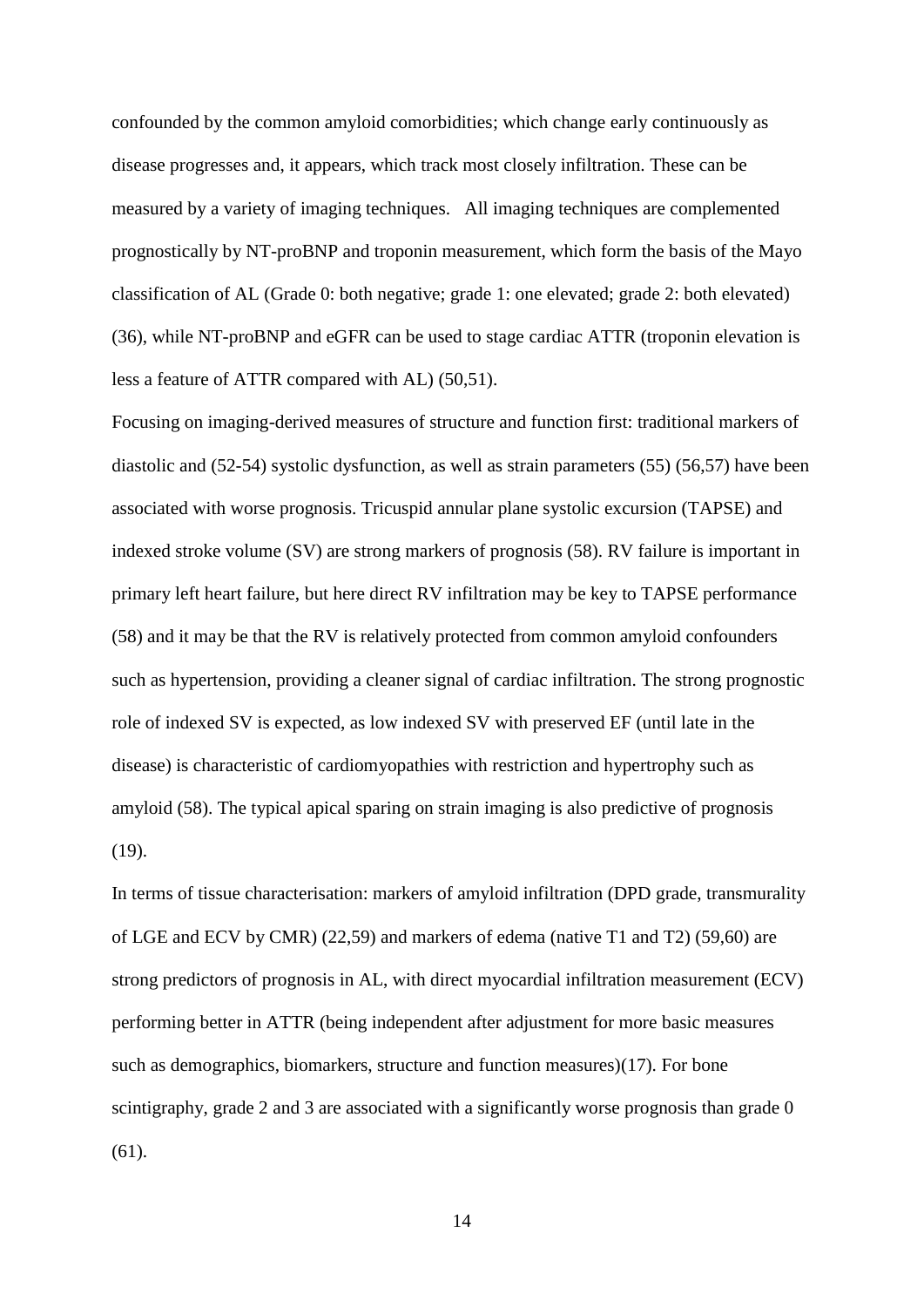**Tracking change over time or with therapy.** Serum biomarkers particularly NT-proBNP and echocardiographic parameters are currently the reference standard for assessing response to therapy in cardiac AL amyloid (62,63), but neither directly quantifies amyloid burden, changes in NT-proBNP are not fully understood during treatment, are confounded by renal impairment and strain is not well standardised and is affected by changes in preload and afterload (64). Cardiac organ response has historically been sought using echocardiography, but improvements are seldom evident, at least out to a year post therapy (65) There is little evidence for the use of bone scintigraphy for monitoring as it is currently only semiquantitative and carries a significant ionising radiation dose. CMR seems most promising as it can selectively track different disease mechanisms (infiltration, edema, myocyte response) and has been shown to demonstrate progression/regression linked to clonal response to therapy in AL over a year (29). CMR however may not be widely available/adopted in all countries. Methods for monitoring treatment response in ATTR are now being explored.

#### **Future directions**

Cardiac amyloidosis is now an increasing focus for the imaging community driven by expensive new therapeutic options, increasing survival of AL patients, the need for early diagnosis of AL and wider recognition of ATTR in the elderly (a growing demographic) particularly when in combination with other cardiac diseases, such as amyloid-AS. AL treatment success with bortezomib, melphalan combined with dexamethasone, daratumumab, and other agents, mostly derived from experience in treating multiple myeloma with or without autologous stem cell transplantation (66) is making major progress. In addition, monoclonal antibody therapies designed to remove amyloid fibrils deposited in the heart and other tissues are being evaluated (16). One approach using antibody therapy directed at the serum amyloid P component found in all forms of systemic amyloidosis with  $(R)$ -1- $[6-[R)$ -2-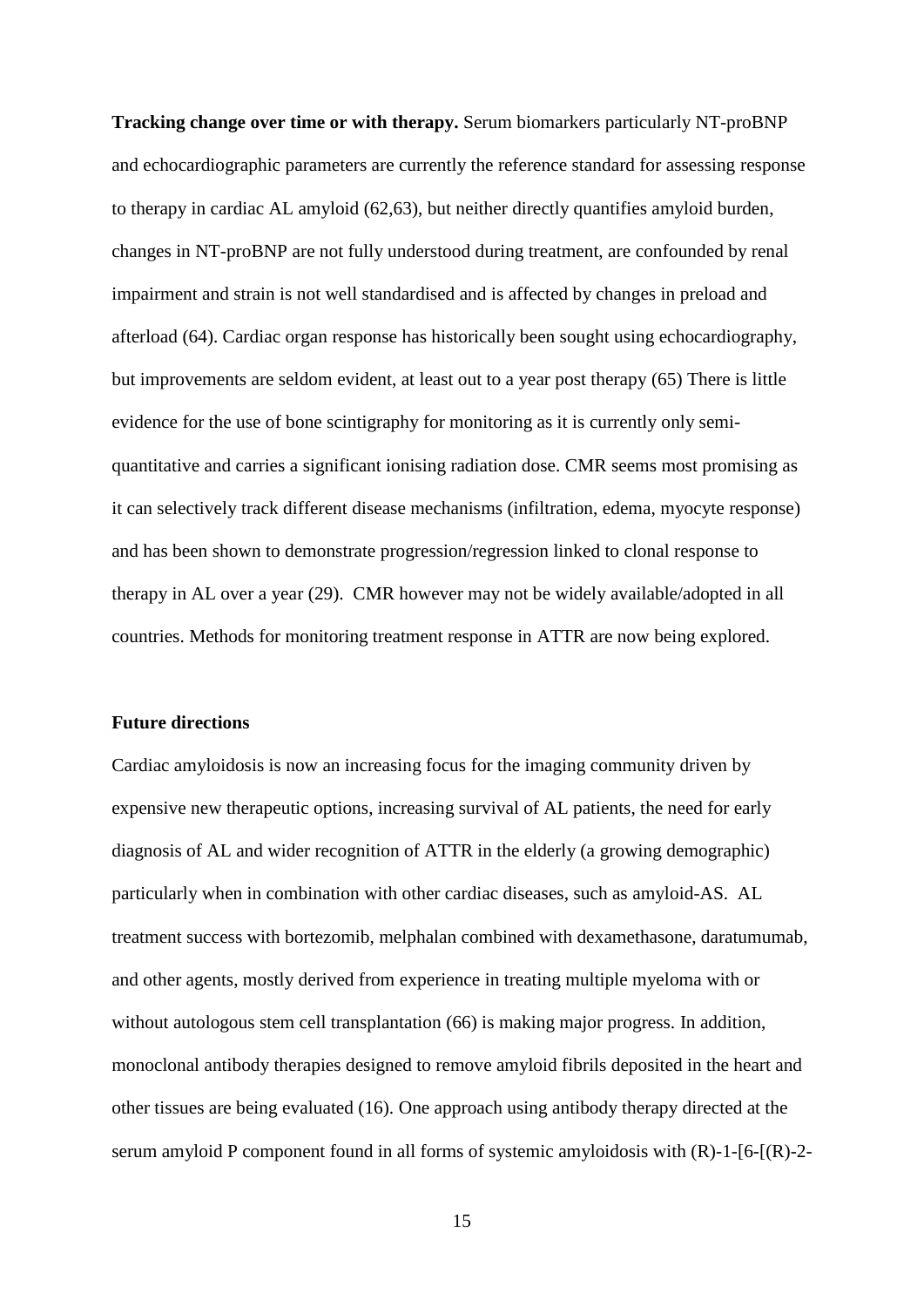carboxy-pyrrolidin-1-yl]-6-oxo-hexanoyl] pyrrolidine2-carboxylic acid (CPHPC) to deplete circulating serum amyloid P can clear hepatic amyloid (phase 1 study), and further studies including cardiac patients are planned (67). New treatment strategies for ATTR reduce transthyretin production, stabilize it or disrupt deposited amyloid fibrils (68), moving treatment on from the former approach of liver transplantation used in some ATTRm populations mainly for neurological disease. Latest data are encouraging for cardiac amyloid. In a landmark study, in patients with cardiac transthyretin amyloidosis, tafamidis, a TTR stabilizer, reduced all-cause mortality and cardiovascular-related hospitalizations and reduced (but did not reverse) the decline in functional capacity and quality of life as compared with placebo (13). The treatment strategies are likely to continue to rapidly evolve in the next few years, as other compounds targeting TTR production via RNA, which have already proven to be effective in patients with peripheral neuropathy,(69,70) are tested in cardiac amyloidosis. Imaging to guide and support these developments will be crucial. Pressing major questions, particularly in ATTR will involve when and in whom to start expensive treatments, when to dose escalate, switch or combine therapies, and when to cease therapy through success or futility. But looking further ahead, precision therapy for optimal success will require us to measure and identify the myocardial mechanisms underpinning cardiac amyloidosis, their relative contributions in individuals, and personalize treatment approaches accordingly. With several new drug therapies currently in development, targeting a range of different mechanisms, cardiac imaging could inform on the varying responses to these treatment approaches in the different disease subclasses, with the ultimate aim of providing individualized multimodal treatment in the clinic.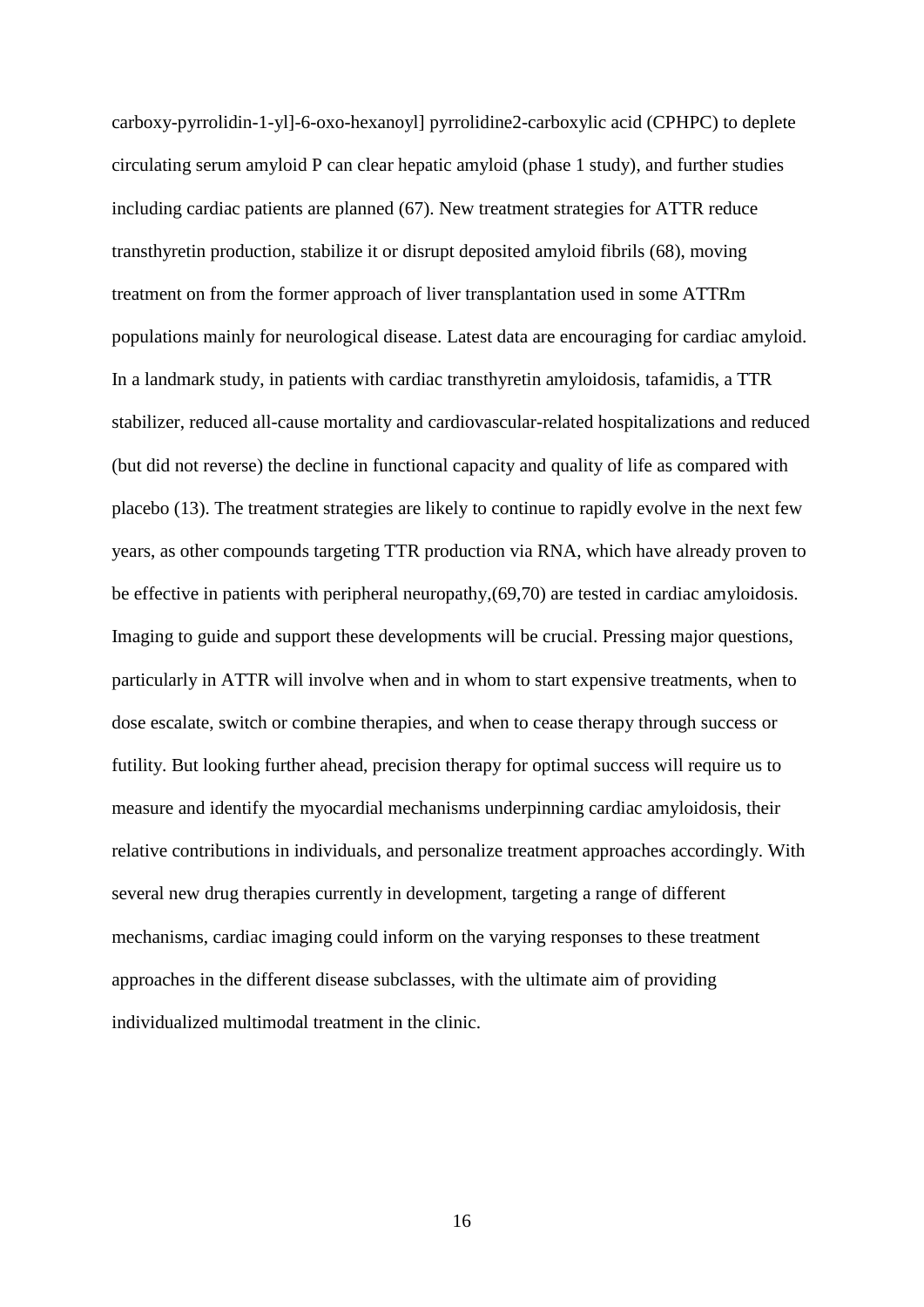# **References**

- 1. Falk RH, Alexander KM, Liao R, Dorbala S. AL (Light-Chain) Cardiac Amyloidosis: A Review of Diagnosis and Therapy. J Am Coll Cardiol 2016;68:1323-41.
- 2. Gertz MA, Benson MD, Dyck PJ et al. Diagnosis, Prognosis, and Therapy of Transthyretin Amyloidosis. J Am Coll Cardiol 2015;66:2451-2466.
- 3. Sipe JD, Benson MD, Buxbaum JN et al. Amyloid fibril proteins and amyloidosis: chemical identification and clinical classification International Society of Amyloidosis 2016 Nomenclature Guidelines. Amyloid 2016;23:209-213.
- 4. Pinney JH, Smith CJ, Taube JB et al. Systemic amyloidosis in England: an epidemiological study. Br J Haematol 2013;161:525-532.
- 5. Jaccard A, Comenzo RL, Hari P et al. Efficacy of bortezomib, cyclophosphamide and dexamethasone in treatment-naive patients with high-risk cardiac AL amyloidosis (Mayo Clinic stage III). Haematologica 2014;99:1479-85.
- 6. Gonzalez-Lopez E, Gallego-Delgado M, Guzzo-Merello G et al. Wild-type transthyretin amyloidosis as a cause of heart failure with preserved ejection fraction. Eur Heart J 2015;36:2585-94.
- 7. Castano A, Narotsky DL, Hamid N et al. Unveiling transthyretin cardiac amyloidosis and its predictors among elderly patients with severe aortic stenosis undergoing transcatheter aortic valve replacement. Eur Heart J 2017;38:2879-2887.
- 8. Scully PR, Treibel TA, Fontana M et al. Prevalence of Cardiac Amyloidosis in Patients Referred for Transcatheter Aortic Valve Replacement. J Am Coll Cardiol 2018;71:463-464.
- 9. Treibel TA, Fontana M, Gilbertson JA et al. Occult Transthyretin Cardiac Amyloid in Severe Calcific Aortic Stenosis: Prevalence and Prognosis in Patients Undergoing Surgical Aortic Valve Replacement. Circ Cardiovasc Imaging 2016;9.
- 10. Jacobson DR, Alexander AA, Tagoe C, Buxbaum JN. Prevalence of the amyloidogenic transthyretin (TTR) V122I allele in 14 333 African-Americans. Amyloid 2015;22:171-4.
- 11. Sekijima Y, Wiseman RL, Matteson J et al. The biological and chemical basis for tissueselective amyloid disease. Cell 2005;121:73-85.
- 12. Rapezzi C, Quarta CC, Obici L et al. Disease profile and differential diagnosis of hereditary transthyretin-related amyloidosis with exclusively cardiac phenotype: an Italian perspective. Eur Heart J 2013;34:520-8.
- 13. Maurer MS, Schwartz JH, Gundapaneni B et al. Tafamidis Treatment for Patients with Transthyretin Amyloid Cardiomyopathy. N Engl J Med 2018;379:1007-1016.
- 14. Adams D, Gonzalez-Duarte A, O'Riordan WD et al. Patisiran, an RNAi Therapeutic, for Hereditary Transthyretin Amyloidosis. N Engl J Med 2018;379:11-21.
- 15. Benson MD, Waddington-Cruz M, Berk JL et al. Inotersen Treatment for Patients with Hereditary Transthyretin Amyloidosis. N Engl J Med 2018;379:22-31.
- 16. Merlini G, Dispenzieri A, Sanchorawala V et al. Systemic immunoglobulin light chain amyloidosis. Nat Rev Dis Primers 2018;4:38.
- 17. Martinez-Naharro A, Treibel TA, Abdel-Gadir A et al. Magnetic Resonance in Transthyretin Cardiac Amyloidosis. J Am Coll Cardiol 2017;70:466-477.
- 18. Phelan D, Collier P, Thavendiranathan P et al. Relative apical sparing of longitudinal strain using two-dimensional speckle-tracking echocardiography is both sensitive and specific for the diagnosis of cardiac amyloidosis. Heart 2012;98:1442-8.
- 19. Senapati A, Sperry BW, Grodin JL et al. Prognostic implication of relative regional strain ratio in cardiac amyloidosis. Heart 2016;102:748-54.
- 20. Martinez De Azcona Naharro A, Gonzalez-Lopez E., Corovic A, Mirelis J, Baksi AJ, Moon JC, Garcia-Pavia P, Gillmore JD, Hawkins PN, Fontana M. . High prevalence of intracardiac thrombi in cardiac amyloidosis JACC 2019;In press.
- 21. Maceira AM, Joshi J, Prasad SK et al. Cardiovascular magnetic resonance in cardiac amyloidosis. Circulation 2005;111:186-93.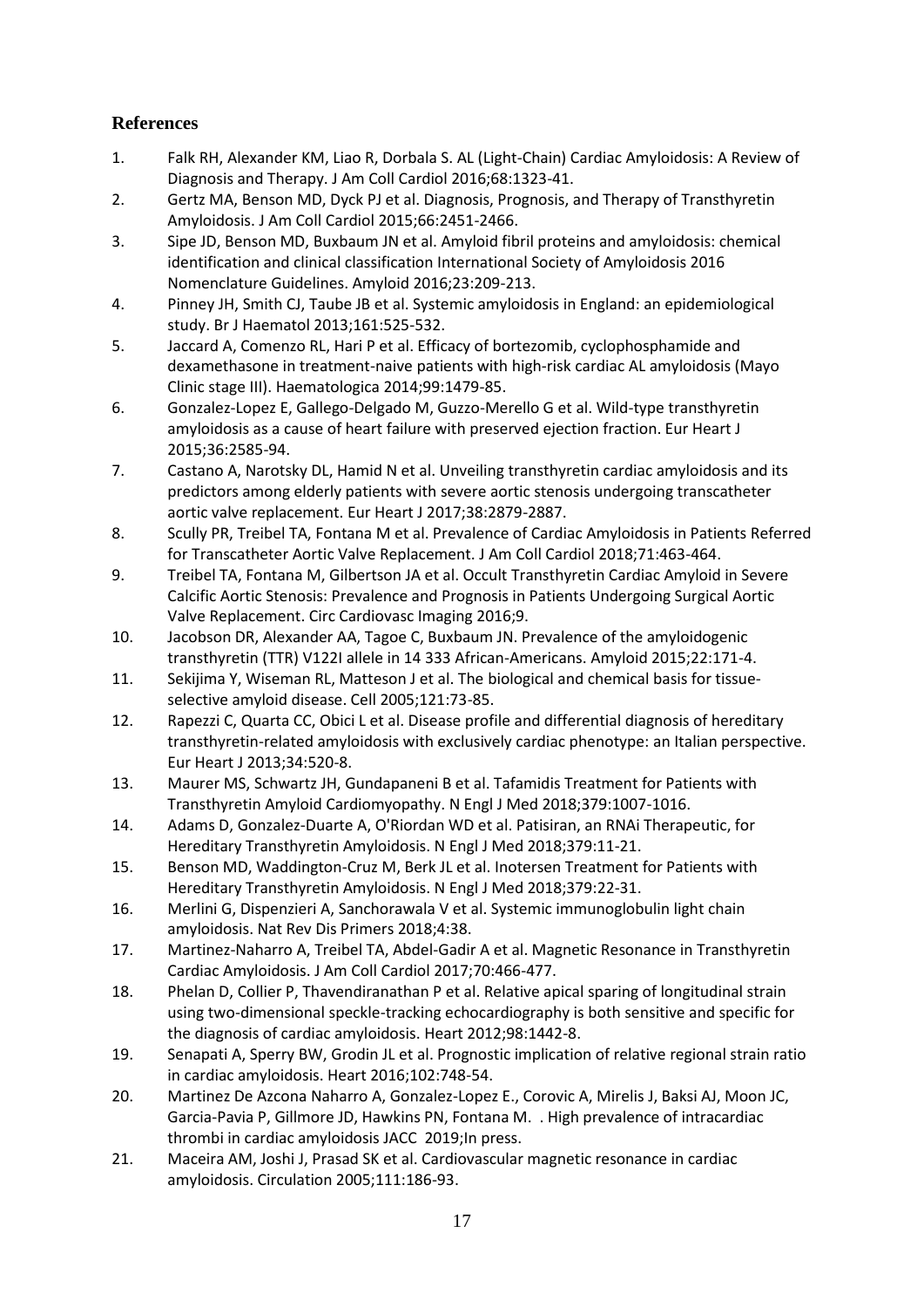- 22. Fontana M, Pica S, Reant P et al. Prognostic Value of Late Gadolinium Enhancement Cardiovascular Magnetic Resonance in Cardiac Amyloidosis. Circulation 2015;132:1570-9.
- 23. Karamitsos TD, Piechnik SK, Banypersad SM et al. Noncontrast T1 mapping for the diagnosis of cardiac amyloidosis. JACC Cardiovasc Imaging 2013;6:488-97.
- 24. Fontana M, Banypersad SM, Treibel TA et al. Native T1 mapping in transthyretin amyloidosis. JACC Cardiovasc Imaging 2014;7:157-65.
- 25. Martinez-Naharro A, Kotecha T, Norrington K et al. Native T1 and Extracellular Volume in Transthyretin Amyloidosis. JACC Cardiovasc Imaging 2019;12:810-819.
- 26. Banypersad SM, Sado DM, Flett AS et al. Quantification of myocardial extracellular volume fraction in systemic AL amyloidosis: an equilibrium contrast cardiovascular magnetic resonance study. Circ Cardiovasc Imaging 2013;6:34-39.
- 27. Mongeon FP, Jerosch-Herold M, Coelho-Filho OR, Blankstein R, Falk RH, Kwong RY. Quantification of extracellular matrix expansion by CMR in infiltrative heart disease. JACC Cardiovasc Imaging 2012;5:897-907.
- 28. Fontana M, Banypersad S, Treibel T et al. AL and ATTR cardiac amyloid are different: native T1 mapping and ECV detect different biology. J Cardiovasc Magn Reson 2014;16:341.
- 29. Martinez-Naharro A, Abdel-Gadir A, Treibel TA et al. CMR-Verified Regression of Cardiac AL Amyloid After Chemotherapy. JACC Cardiovasc Imaging 2018;11:152-154.
- 30. Fontana M, Banypersad SM, Treibel TA et al. Differential Myocyte Responses in Patients with Cardiac Transthyretin Amyloidosis and Light-Chain Amyloidosis: A Cardiac MR Imaging Study. Radiology 2015;277:388-97.
- 31. Kotecha T, Martinez-Naharro A, Treibel TA et al. Myocardial Edema and Prognosis in Amyloidosis. J Am Coll Cardiol 2018;71:2919-2931.
- 32. Wizenberg TA, Muz J, Sohn YH, Samlowski W, Weissler AM. Value of positive myocardial technetium-99m-pyrophosphate scintigraphy in the noninvasive diagnosis of cardiac amyloidosis. Am Heart J 1982;103:468-473.
- 33. Perugini E, Guidalotti PL, Salvi F et al. Noninvasive etiologic diagnosis of cardiac amyloidosis using 99mTc-3,3-diphosphono-1,2-propanodicarboxylic acid scintigraphy. J Am Coll Cardiol 2005;46:1076-84.
- 34. Falk RH, Lee VW, Rubinow A, Hood WB, Cohen AS. Sensitivity of technetium-99mpyrophosphate scintigraphy in diagnosing cardiac amyloidosis. Am J Cardiol 1983;51:826-30.
- 35. Hutt DF, Quigley AM, Page J et al. Utility and limitations of 3,3-diphosphono-1,2 propanodicarboxylic acid scintigraphy in systemic amyloidosis. Eur Heart J Cardiovasc Imaging 2014;15:1289-98.
- 36. Gillmore JD, Maurer MS, Falk RH et al. Nonbiopsy Diagnosis of Cardiac Transthyretin Amyloidosis. Circulation 2016;133:2404-12.
- 37. Rapezzi C, Quarta CC, Guidalotti PL et al. Role of (99m)Tc-DPD scintigraphy in diagnosis and prognosis of hereditary transthyretin-related cardiac amyloidosis. JACC Cardiovasc Imaging 2011;4:659-70.
- 38. Galat A, Rosso J, Guellich A et al. Usefulness of (99m)Tc-HMDP scintigraphy for the etiologic diagnosis and prognosis of cardiac amyloidosis. Amyloid 2015;22:210-20.
- 39. Kristen AV, Scherer K, Buss S et al. Noninvasive risk stratification of patients with transthyretin amyloidosis. JACC Cardiovasc Imaging 2014;7:502-10.
- 40. Sperry BW, Vranian MN, Tower-Rader A et al. Regional Variation in Technetium Pyrophosphate Uptake in Transthyretin Cardiac Amyloidosis and Impact on Mortality. JACC Cardiovasc Imaging 2018;11:234-242.
- 41. Antoni G, Lubberink M, Estrada S et al. In vivo visualization of amyloid deposits in the heart with 11C-PIB and PET. J Nucl Med 2013;54:213-20.
- 42. Lee SP, Lee ES, Choi H et al. 11C-Pittsburgh B PET imaging in cardiac amyloidosis. JACC Cardiovasc Imaging 2015;8:50-59.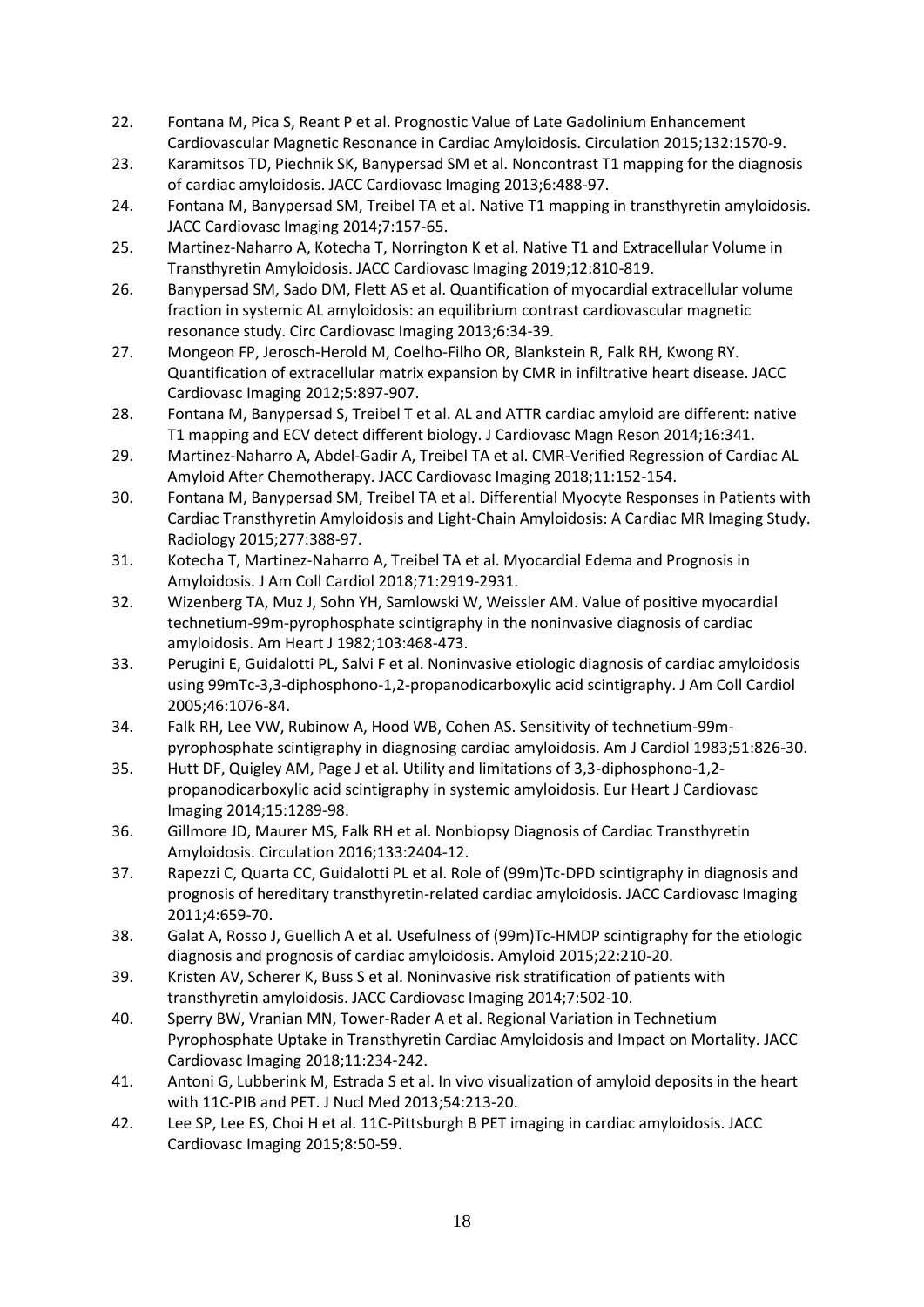- 43. Dorbala S, Vangala D, Semer J et al. Imaging cardiac amyloidosis: a pilot study using <sup>18</sup>Fflorbetapir positron emission tomography. Eur J Nucl Med Mol Imaging 2014;41:1652-62.
- 44. Osborne DR, Acuff SN, Stuckey A, Wall JS. A Routine PET/CT Protocol with Streamlined Calculations for Assessing Cardiac Amyloidosis Using (18)F-Florbetapir. Front Cardiovasc Med 2015;2:23.
- 45. Law WP, Wang WY, Moore PT, Mollee PN, Ng AC. Cardiac Amyloid Imaging with 18F-Florbetaben PET: A Pilot Study. J Nucl Med 2016;57:1733-1739.
- 46. Vogelsberg H, Mahrholdt H, Deluigi CC et al. Cardiovascular magnetic resonance in clinically suspected cardiac amyloidosis: noninvasive imaging compared to endomyocardial biopsy. J Am Coll Cardiol 2008;51:1022-30.
- 47. Austin BA, Tang WH, Rodriguez ER et al. Delayed hyper-enhancement magnetic resonance imaging provides incremental diagnostic and prognostic utility in suspected cardiac amyloidosis. JACC Cardiovasc Imaging 2009;2:1369-77.
- 48. Ruberg FL, Appelbaum E, Davidoff R et al. Diagnostic and prognostic utility of cardiovascular magnetic resonance imaging in light-chain cardiac amyloidosis. Am J Cardiol 2009;103:544-9.
- 49. Syed IS, Glockner JF, Feng D et al. Role of cardiac magnetic resonance imaging in the detection of cardiac amyloidosis. JACC Cardiovasc Imaging 2010;3:155-64.
- 50. Dispenzieri A, Gertz MA, Kyle RA et al. Prognostication of survival using cardiac troponins and N-terminal pro-brain natriuretic peptide in patients with primary systemic amyloidosis undergoing peripheral blood stem cell transplantation. Blood 2004;104:1881-7.
- 51. Gillmore JD, Damy T, Fontana M et al. A new staging system for cardiac transthyretin amyloidosis. Eur Heart J 2018;39:2799-2806.
- 52. Austin BA, Duffy B, Tan C, Rodriguez ER, Starling RC, Desai MY. Comparison of functional status, electrocardiographic, and echocardiographic parameters to mortality in endomyocardial-biopsy proven cardiac amyloidosis. Am J Cardiol 2009;103:1429-33.
- 53. Mohty D, Pibarot P, Dumesnil JG et al. Left atrial size is an independent predictor of overall survival in patients with primary systemic amyloidosis. Arch Cardiovasc Dis 2011;104:611-8.
- 54. Klein AL, Hatle LK, Taliercio CP et al. Prognostic significance of Doppler measures of diastolic function in cardiac amyloidosis. A Doppler echocardiography study. Circulation 1991;83:808- 16.
- 55. Koyama J, Falk RH. Prognostic significance of strain Doppler imaging in light-chain amyloidosis. JACC Cardiovasc Imaging 2010;3:333-42.
- 56. Grogan M, Scott CG, Kyle RA et al. Natural History of Wild-Type Transthyretin Cardiac Amyloidosis and Risk Stratification Using a Novel Staging System. J Am Coll Cardiol 2016;68:1014-20.
- 57. Siepen FAD, Bauer R, Voss A et al. Predictors of survival stratification in patients with wildtype cardiac amyloidosis. Clin Res Cardiol 2018;107:158-169.
- 58. Knight DS, Zumbo G, Barcella W et al. Cardiac Structural and Functional Consequences of Amyloid Deposition by Cardiac Magnetic Resonance and Echocardiography and Their Prognostic Roles. JACC Cardiovasc Imaging 2018.
- 59. Banypersad SM, Fontana M, Maestrini V et al. T1 mapping and survival in systemic lightchain amyloidosis. Eur Heart J 2015;36:244-51.
- 60. Kotecha T, Martinez-Naharro A, Gillmore JD, Hawkins PN, Fontana M. Reply: Amyloidosis in the Era of Mass Spectrometry-Based Proteomics. J Am Coll Cardiol 2018;72:1881.
- 61. Hutt DF, Fontana M, Burniston M et al. Prognostic utility of the Perugini grading of 99mTc-DPD scintigraphy in transthyretin (ATTR) amyloidosis and its relationship with skeletal muscle and soft tissue amyloid. Eur Heart J Cardiovasc Imaging 2017;18:1344-1350.
- 62. Merlini G, Lousada I, Ando Y et al. Rationale, application and clinical qualification for NTproBNP as a surrogate end point in pivotal clinical trials in patients with AL amyloidosis. Leukemia 2016;30:1979-1986.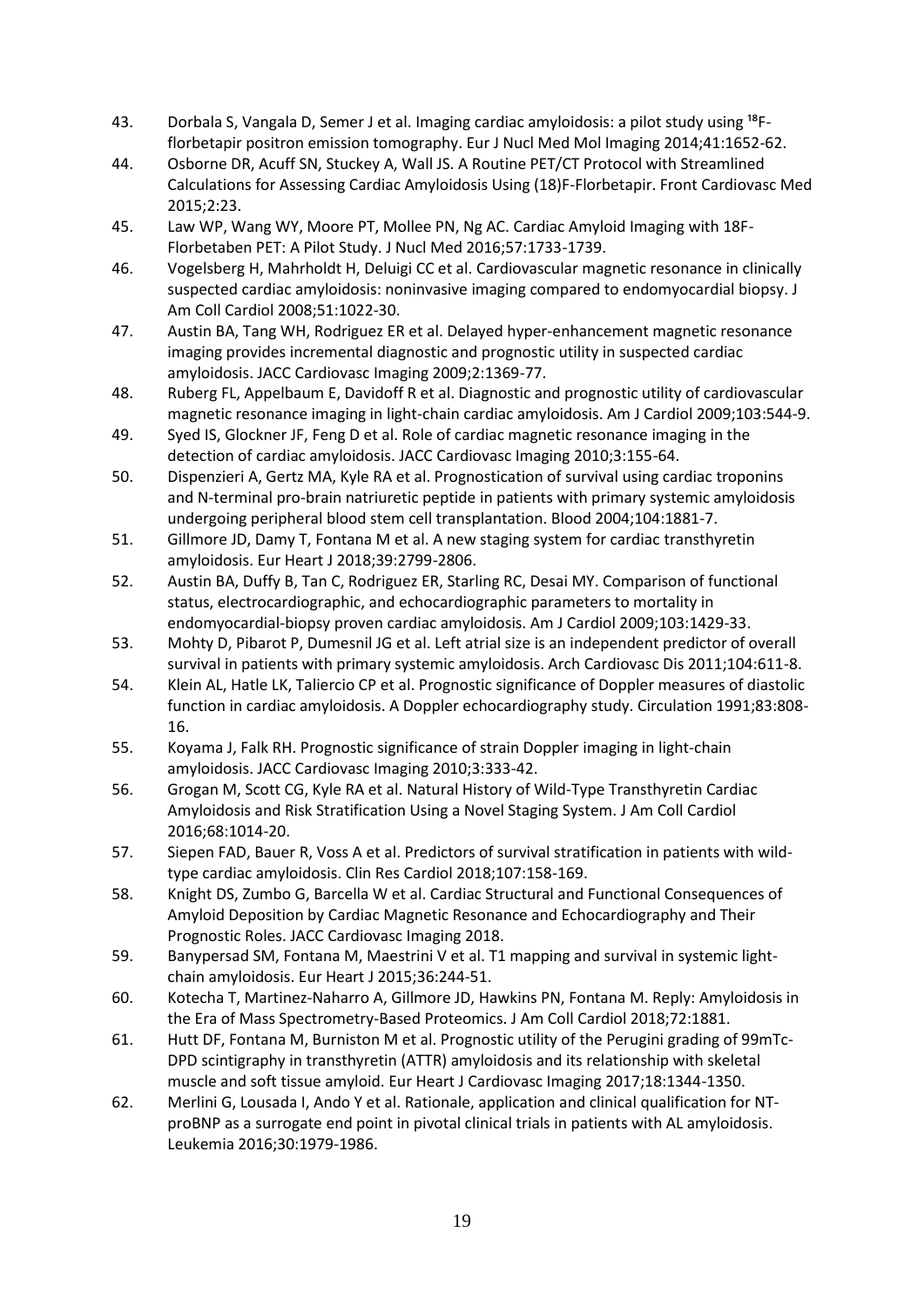- 63. Palladini G, Barassi A, Klersy C et al. The combination of high-sensitivity cardiac troponin T (hs-cTnT) at presentation and changes in N-terminal natriuretic peptide type B (NT-proBNP) after chemotherapy best predicts survival in AL amyloidosis. Blood 2010;116:3426-30.
- 64. Clerico A, Emdin M. Diagnostic accuracy and prognostic relevance of the measurement of cardiac natriuretic peptides: a review. Clin Chem 2004;50:33-50.
- 65. Hu K, Liu D, Nordbeck P et al. Impact of monitoring longitudinal systolic strain changes during serial echocardiography on outcome in patients with AL amyloidosis. Int J Cardiovasc Imaging 2015;31:1401-12.
- 66. Wechalekar AD, Gillmore JD, Hawkins PN. Systemic amyloidosis. Lancet 2016;387:2641- 2654.
- 67. Richards DB, Cookson LM, Berges AC et al. Therapeutic Clearance of Amyloid by Antibodies to Serum Amyloid P Component. N Engl J Med 2015;373:1106-14.
- 68. Ruberg FL. Cardiac Amyloidosis: A Zebra Hiding in Plain Sight? Circ Cardiovasc Imaging 2017;10:e006186.
- 69. Adams D, Gonzalez-Duarte A, O'Riordan WD et al. Patisiran, an RNAi Therapeutic, for Hereditary Transthyretin Amyloidosis. N Engl J Med 2018;379:11-21.
- 70. Benson MD, Waddington-Cruz M, Berk JL et al. Inotersen Treatment for Patients with Hereditary Transthyretin Amyloidosis. N Engl J Med 2018;379:22-31.
- 71. Maurer MS, Elliott P, Comenzo R, Semigran M, Rapezzi C. Addressing Common Questions Encountered in the Diagnosis and Management of Cardiac Amyloidosis. Circulation 2017;135:1357-1377.
- 72. Coelho T, Maurer MS, Suhr OB. THAOS The Transthyretin Amyloidosis Outcomes Survey: initial report on clinical manifestations in patients with hereditary and wild-type transthyretin amyloidosis. Curr Med Res Opin 2013;29:63-76.
- 73. Pinney JH, Whelan CJ, Petrie A et al. Senile systemic amyloidosis: clinical features at presentation and outcome. J Am Heart Assoc 2013;2:e000098.
- 74. Crotty TB, Li CY, Edwards WD, Suman VJ. Amyloidosis and endomyocardial biopsy: Correlation of extent and pattern of deposition with amyloid immunophenotype in 100 cases. Cardiovasc Pathol 1995;4:39-42.

### **Figures**

**Figure 1. Typical echocardiographic findings in cardiac amyloidosis.** Echocardiography in a patient with cardiac transthyretin type amyloidosis. Four chamber view (a), showing concentric left ventricular hypertrophy; pulse-wave Doppler showing restrictive flow pattern of left ventricular inflow (b); and strain pattern characteristic of an infiltrative process (c).

**Figure 2. Typical cardiac magnetic resonance findings in cardiac amyloidosis.** Cardiac magnetic resonance including 4-chamber cine still, corresponding native T1 map, T2 map, LGE image with phase-sensitive reconstruction and ECV map in a patient with no cardiac amyloidosis (upper row) and 2 patients with cardiac amyloidosis (middle and bottom rows). In the upper row, the patient with no cardiac amyloidosis has no LGE, with normal native T1 and ECV maps; in the middle row, the patient with cardiac amyloidosis has subendocardial LGE, elevated T1, normal T2 and ECV values; in the bottom row, the patient with cardiac amyloidosis has a very high cardiac amyloid load, with transmural LGE, very high native T1, normal T2 and ECV values.

**Figure 3. Typical bone scintigraphy findings in ATTR amyloidosis.** Anterior 99m Tc-DPD scintigraphy planar image (a) and single photon emission computerised tomography-CT (b) showing Perugini grade 2 uptake on a patient with cardiac transthyretin type amyloidosis.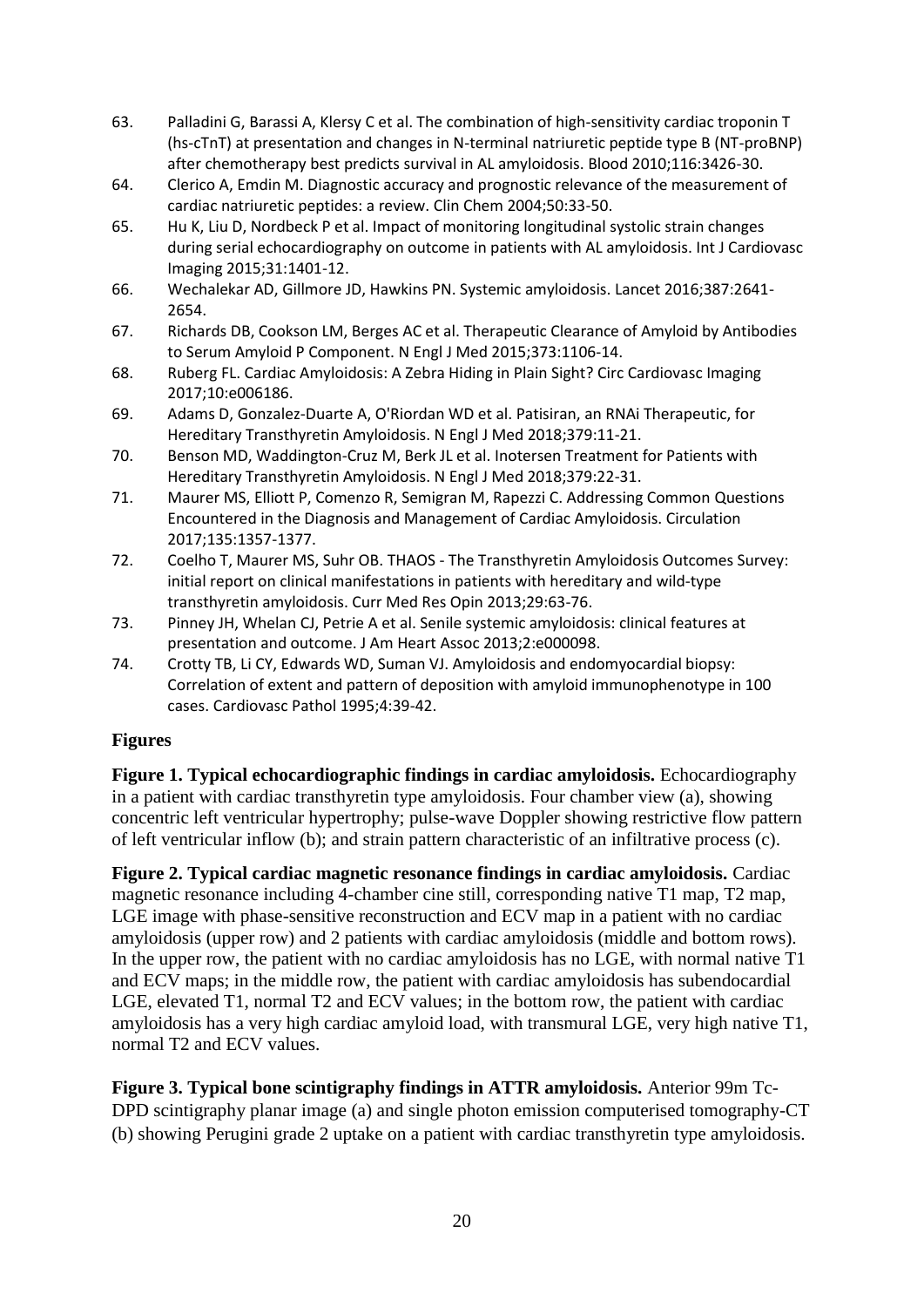**Figure 4. Diagnostic algorithm for the diagnosis of cardiac amyloidosis.** Proposed diagnostic algorithm in the three commonest clinical scenarios: (1) differential diagnosis in the hypertrophic phenotype (hypertensive heart disease, aortic stenosis, hypertrophic cardiomyopathy and restrictive cardiomyopathy); (2) identifying cardiac involvement in patients with systemic AL amyloidosis; (3) identifying cardiac amyloidosis in patients with ATTR associated polyneuropathy or ATTR mutation carriers. (CMR: cardiovascular magnetic resonance; AApoA1 indicates apolipoprotein A-I; DPD, <sup>99m</sup>Tc-3,3-diphosphono-1,2-propanodicarboxylic acid; HDMP, hydroxymethylene diphosphonate; and PYP, pyrophosphate.

**Central illustration. Imaging in cardiac amyloidosis.** In this review we describe the clinical utility of imaging in cardiac amyloidosis and their integration into a multimodality diagnostic pathway.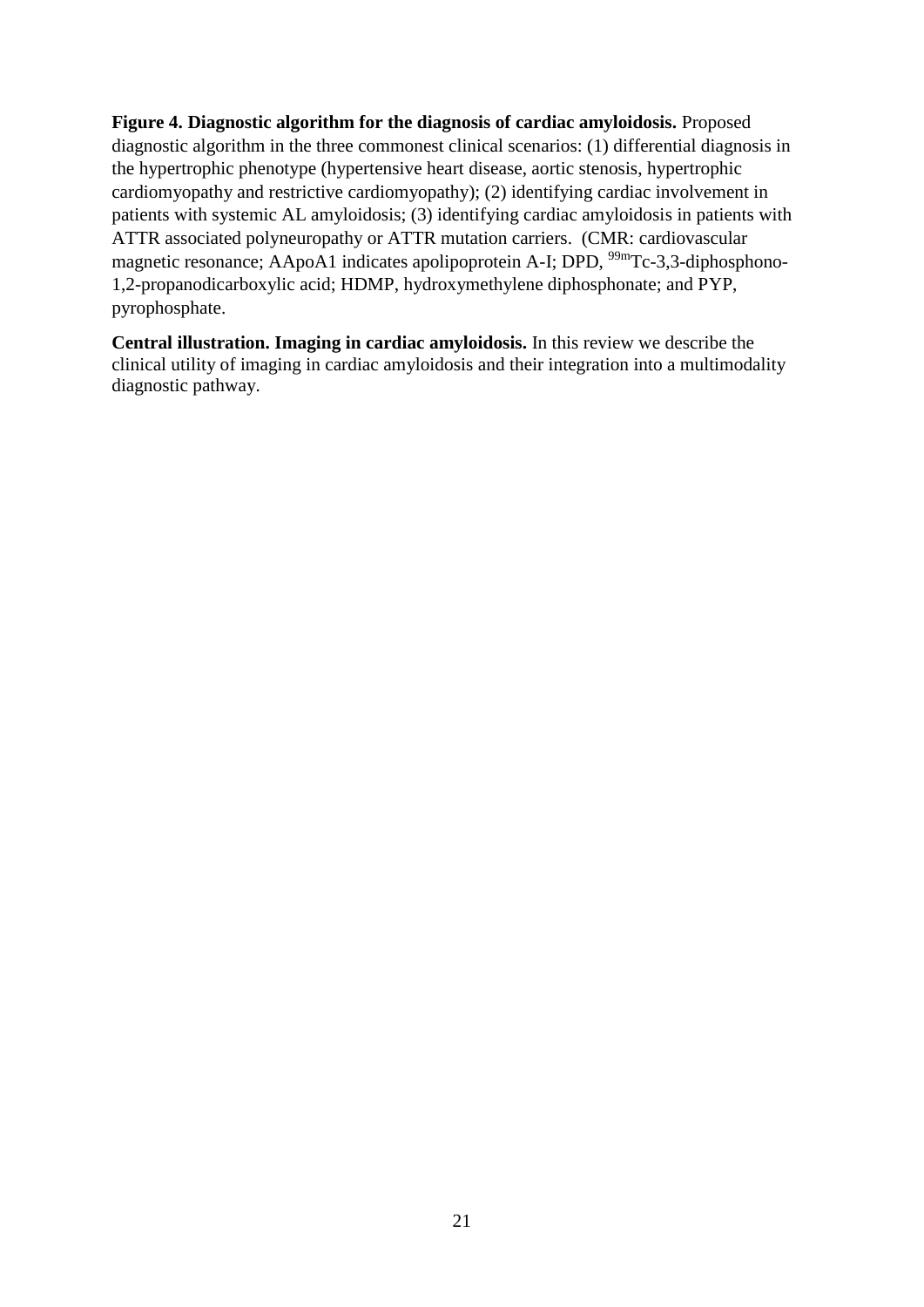# **Tables**

|  |  | Table 1. Clinical characteristics of the most common causes of cardiac amyloidosis. |  |  |  |  |  |
|--|--|-------------------------------------------------------------------------------------|--|--|--|--|--|
|--|--|-------------------------------------------------------------------------------------|--|--|--|--|--|

| <b>Type</b>   | <b>Prevalence</b>           | <b>Clinical Phenotype</b> | <b>Prognosis</b> | <b>Treatment</b>        |
|---------------|-----------------------------|---------------------------|------------------|-------------------------|
|               | and                         |                           |                  |                         |
|               | <b>Demographic</b>          |                           |                  |                         |
|               | <b>Features</b>             |                           |                  |                         |
| AL            | $-8-12$ cases               | - Restrictive             | - Untreated,     | - Supportive for heart  |
|               | per million                 | cardiomyopathy with       | median           | failure                 |
|               | person-years                | additional acute          | survival c. 6    | - Chemotherapy to       |
|               | (4).                        | toxicity from light       | months           | eliminate the           |
|               | - Male                      | chains.                   | from onset       | abnormal plasma cell    |
|               | predominance.               | - Multi-organ disease     | of heart         | population.             |
|               | - Generally                 | (kidneys, peripheral      | failure. $(71)$  | - Stem cell             |
|               | presents in 5 <sup>th</sup> | and autonomic             |                  | transplantation in a    |
|               | to $7th$ decade             | nervous system, liver     |                  | selected group of       |
|               | (1).                        | and gastrointestinal      |                  | patients                |
|               |                             | tract).                   |                  |                         |
| <b>ATTRwt</b> | - High in some              | - Restrictive             | - Median         | - Supportive for heart  |
|               | groups, e.g.                | cardiomyopathy            | survival c. 6    | failure.                |
|               | elderly with                | - Other clinical          | years from       | - Pacemaker for         |
|               | severe AS/                  | involvement rare,         | onset of         | advanced AV block.      |
|               | hypertrophy/                | apart from carpal         | heart failure    | - Several agents        |
|               | heart failure:              | tunnel syndrome.          | (73).            | undergoing              |
|               | prevalence up               |                           |                  | <b>FDA/EMA</b>          |
|               | to 10-16%                   |                           |                  | assessment or phase     |
|               | (6,7).                      |                           |                  | II/III trials $(2,13)$  |
|               | High male                   |                           |                  |                         |
|               | predominance                |                           |                  |                         |
|               | in most                     |                           |                  |                         |
|               | cohorts (72)                |                           |                  |                         |
| <b>ATTRm</b>  | - Overall 0.4               | Variable phenotype,       | - Dependant      | - Supportive for heart  |
|               | per million per             | mutation specific:        | <sub>on</sub>    | failure.                |
|               | year (74).                  | -Restrictive              | mutation,        | - Pacemaker for         |
|               | - High in some              | cardiomyopathy            | with cardiac     | advanced AV block.      |
|               | populations                 |                           | involvement      | - Liver transplantation |
|               | e.g. $V122I$ in             | Peripheral/autonomic      | being the        | in selected cases       |
|               | 3.4% of                     | neuropathy                | main driver      | (V30M variant).         |
|               | African                     | - Autonomic               | of               | - Several agents        |
|               | Americans                   | dysfunction               | prognosis.       | undergoing              |
|               | (10).                       | - Renal involvement.      |                  | <b>FDA/EMA</b>          |
|               | - 72% of                    | - Eye involvement.        |                  | assessment or phase     |
|               | clinical                    |                           |                  | II/III trials $(2,13)$  |
|               | patients are                |                           |                  |                         |
|               | male (72).                  |                           |                  |                         |